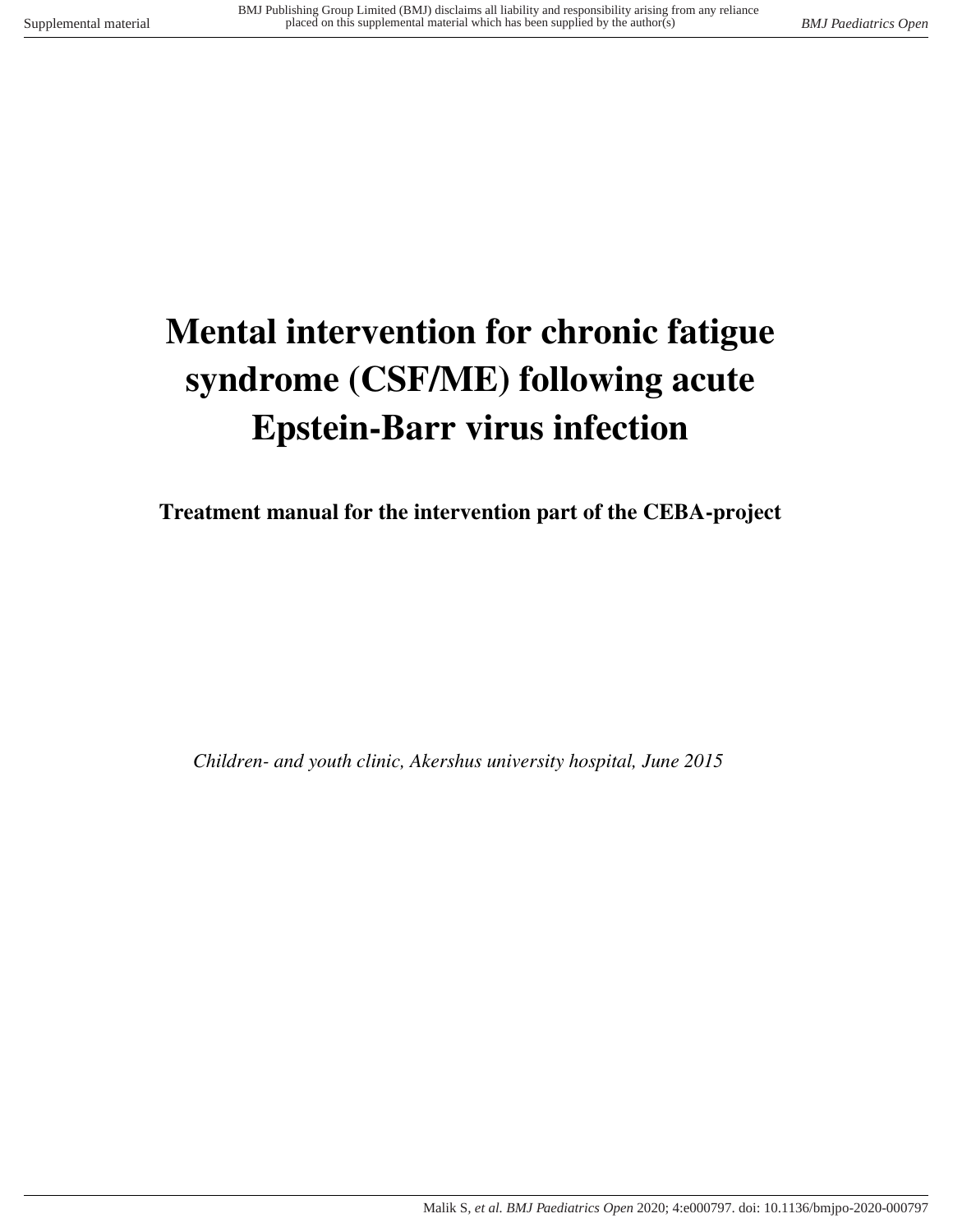## *A. General factors*

#### **Introduction**

CEBA (Chronic fatigue following acute Epstein-Barr virus infection in adolescents) is a research project investigating correlation between acute EBV-infection and the evolvement of Chronic fatigue syndrome (CSF/ME) in adolescents (12-20 years old) (9,10). An integrated part of this project is a randomized controlled intervention, where youths developing CFS/ME are offered a newly developed treatment program consisting of elements from cognitive behavioral therapy and music therapy.

 The treatment program is built on a) theoretical considerations, b) clinical studies of resp. cognitive behavioral therapy and music therapy and c) user experiences from a pilot study carried out by our research group autumn 2014 (17). Here we shortly present background, goal and design, before we elaborate each element in the treatment program. A more comprehensive discussion and arguments are found in a separate research protocol (10).

#### **Background**

The "Sustained arousal" – model of CFS/ME is based on principles from cognitive theory and behavioral learning theory (35), primarily "Cognitive Activation Theory of Stress" (CATS) (30). An important premise in this model is that CFS/ME can arise as a result of classical and operant conditioning (25); for example can natural fatigue during long lasting infection gradually be automatically associated with other stimuli, like physical activity. By this the fatigue is sustained even though the infection gradually gets healed.

 The validity of this model of understanding is supported by clinical research showing cognitive behavioral therapy as positive for CFS/ME patients (23,34). There is also no risk of serious side effects associated with this way of treatment (14), but at the same time the effect size is rather moderate. Therefore, more effective ways of treatment are needed; at the same time more knowledge about underlying disease mechanisms is also needed, which can be acquired if treatment studies also includes biomarkers and charting of pathophysiological processes. Finally it is important to study a patient cohort with identical actuating cause of fatigue (like EBVinfection), since earlier studies can be criticized for having a heterogeneous patient material (15).

 Theoretical reflections indicate that it can be beneficial to combine cognitive behavioral therapy with other mental forms of therapy (24,31). Good effect of such interdisciplinary approach towards youths has been reported (32), but the body of knowledge is sparse, and no randomized controlled trials exist. There also exist corresponding anecdotic reports of the benefit of modified cognitive treatment programs (12).

 Music therapy has effect on sensory modulation, cognition, emotions and behavior which seems functional treating CFS/ME; these effects are mediated via central nervous learning processes (18). No studies exist – and consequently no clinical documentation of the benefit of music therapy for treating CFS/ME, but there is shown positive effect in related conditions like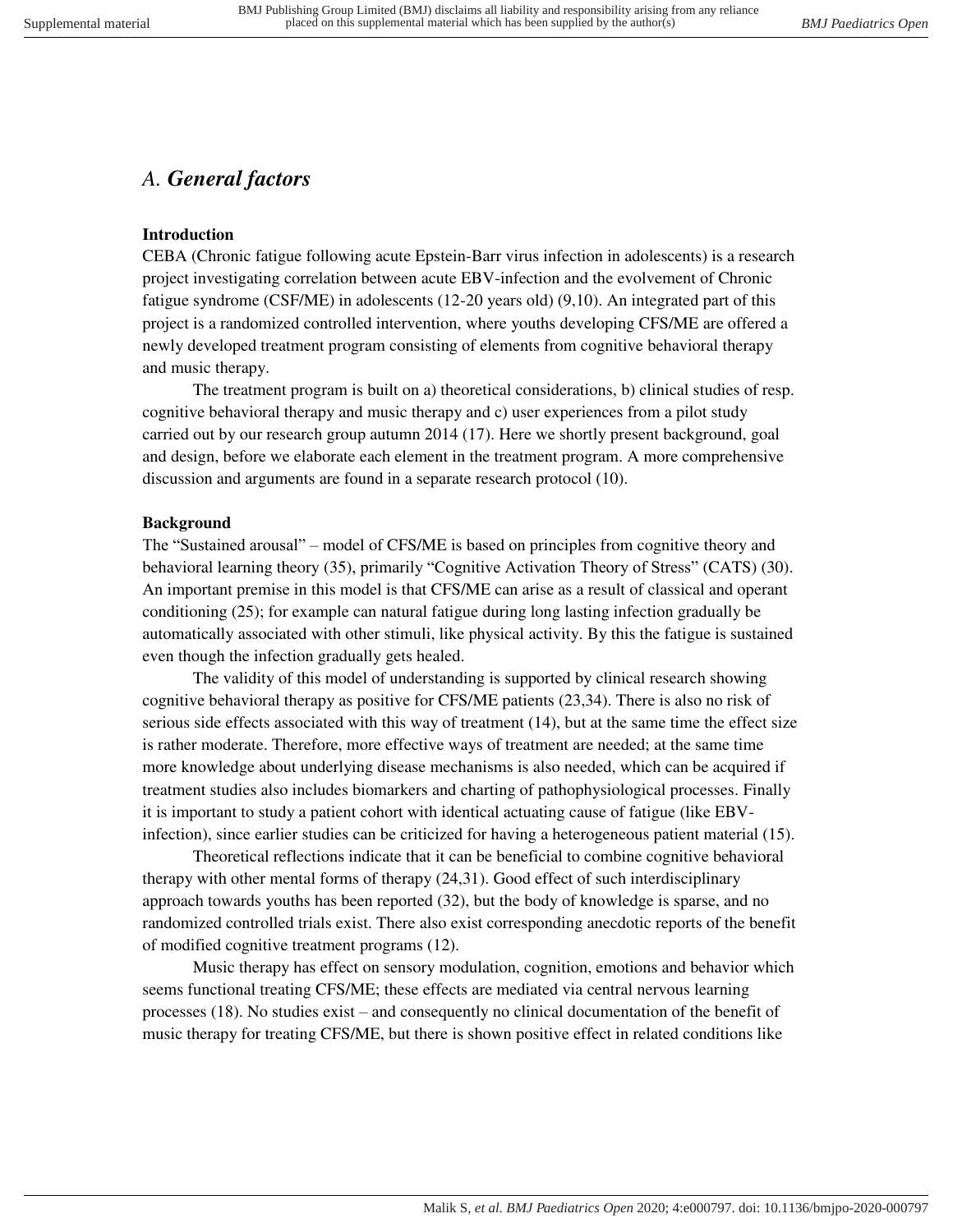fibromyalgia (6,27). Combinations of music therapy and cognitive behavioral therapy are established in other clinical settings (20).

#### **Aim**

In this part of the CEBA-project we want to investigate whether a newly developed mental treatment program encompassing elements from cognitive behavioral therapy and music therapy can have a positive effect on the level of activity, symptoms and markers for disease activity among youths developing CFS/ME six months after debut of EBV-infection.

#### **Design**

The inclusion criterion is a fatigue score  $\geq$  4 (Chalder fatigue questionnaire, dichotomous scoring (11)). Exclusion criteria are intercurrent diseases which can explain the fatigue, and also lasting bedrest (10).

 Patients included will be randomized 1:1 to either participation in the mental treatment program or routine follow-up by general practitioner. We calculate 50 participants in total, 25 in each treatment group. The patients undergoes a thorough evaluation before starting treatment (week 0), immediately after the last treatment session (week 12), and twelve months after finished treatment (week 64). Primary endpoint is physical activity (average number of steps per day) by week 12; there are good experiences from earlier research projects using this endpoint on fatigued patients (26). This study has a power of at least  $80\%$  ( $\alpha$ =0.05) to identify a treatment effect of 2000 more steps per day (10).

#### **The intervention – outlines of the mental treatment program**

The treatment program is delivered through 10 treatment sessions á 90 minutes over a period of 10 weeks. The first session is an introduction and takes place with the patient, his/her parents/guardians and all therapists that are carrying out the treatment (figure 1). Then follow nine treatment sessions, four led by a music therapist (lesson nr. 2, 3, 5 and 9) and five led by a cognitive therapist (lesson nr. 4, 6, 7, 8 and 10). At three of the sessions with cognitive therapists (lesson 4, 7 and 10) parents/guardians participate; also, parents/guardians may attend lesson nr. 5 and 8 if the team of therapists considers it advantageous. Between the sessions each patient gets home work, and will also be called up at least once a week by either music therapist or cognitive therapist for advice and counselling.

 In the first part of the treatment program music therapy will be emphasized (figure 1), with a combination of musical improvisation, songwriting, music listening and also developing personal playlists to be used in the daily living (1,2,28). Elements from cognitive therapy will be introduced gradually, and will in the end be the dominating form of treatment.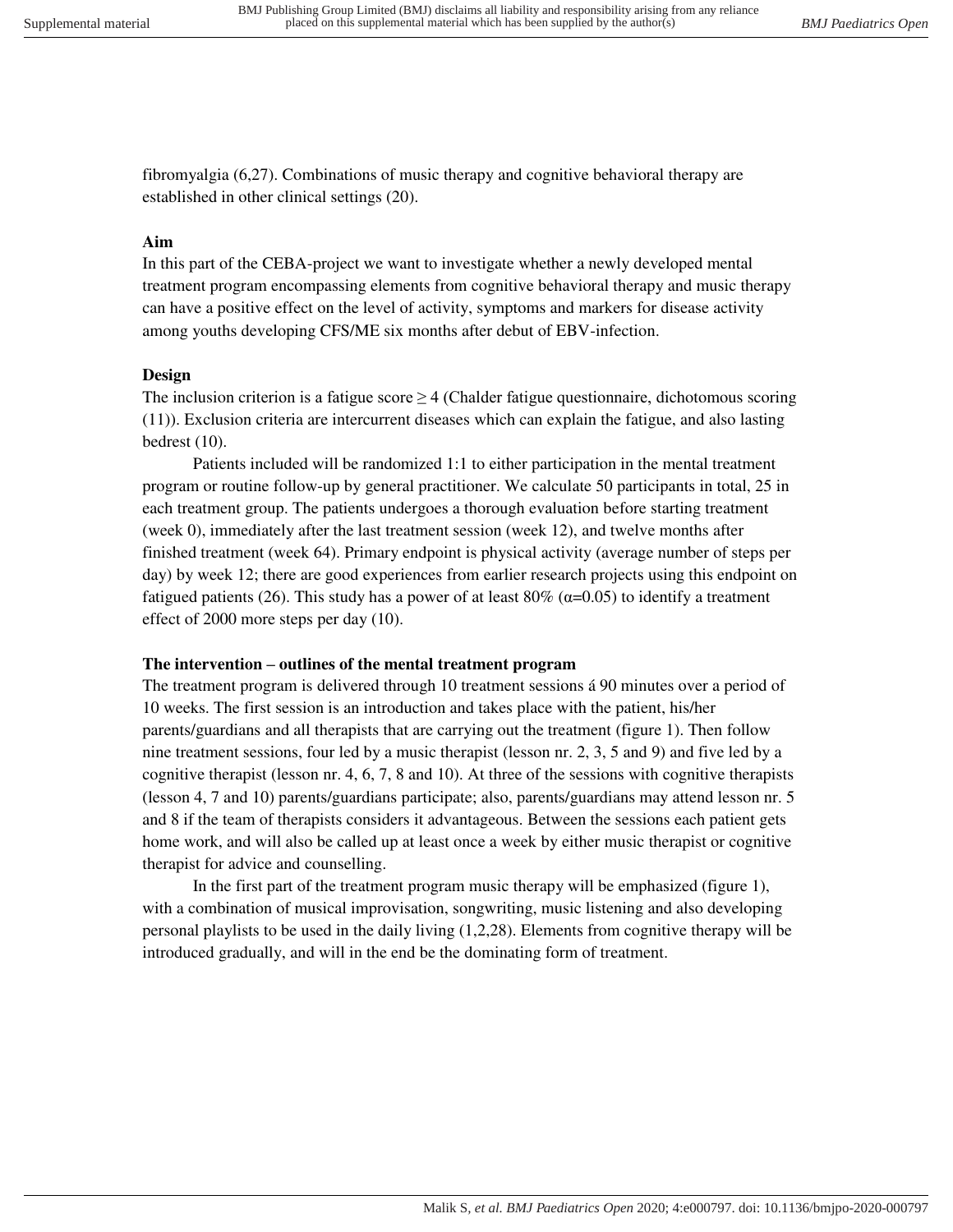

#### Figure 1. General model of the mental treatment program

#### Central principles in the mental treatment program

#### Therapeutic alliance

A good alliance between therapist and patient is of great importance for the effect of cognitive therapy (33). It is important that the alliance is established as soon as possible and is strengthened by positive patient experiences. Elements from music therapy stimulating positive feelings should be emphasized in the beginning of the treatment program (18,29). User experiences indicate that cognitive therapy may be experienced as "duty-oriented" and "schoolalike"; therefore it is favorable if elements from this form of treatment are introduced later on  $(17).$ 

#### Expectations and hope

One may have expectations both to specific targets and more general to "what will happen in the future". It is important charting the patients expectations, both to the disease/symptoms itself, specific situations in the everyday life, and future circumstances of life. Negative patient expectations, both what is going to happen (stimulus expectation), and how you can deal with it (response outcome expectation) have in themselves impact on the stress responses, and may be included as vicious circles in the patients  $(8,30,35)$ .

The therapist must attempt to communicate to the patient a realistic hope of improvement, both from disease and life in general. This presupposes that the therapist possesses specialist authority, confidence as a therapist, empathy and a trustful relation to the patient. The patient needs to experience that his/her complaints and symptoms are taken seriously, that they can be explained in a rational way, and that no differential diagnoses are missed. User experiences indicate that histories from other patients (who have become healed) are of great importance for expectation and hope (17).

#### Control and coping

The feeling of having control/the belief in one's ability to cope is strongly dependent on earlier coping experiences, but is also influenced by observation of others coping, verbal persuasion about one's ability to manage something and a positive emotional/physical activation (4).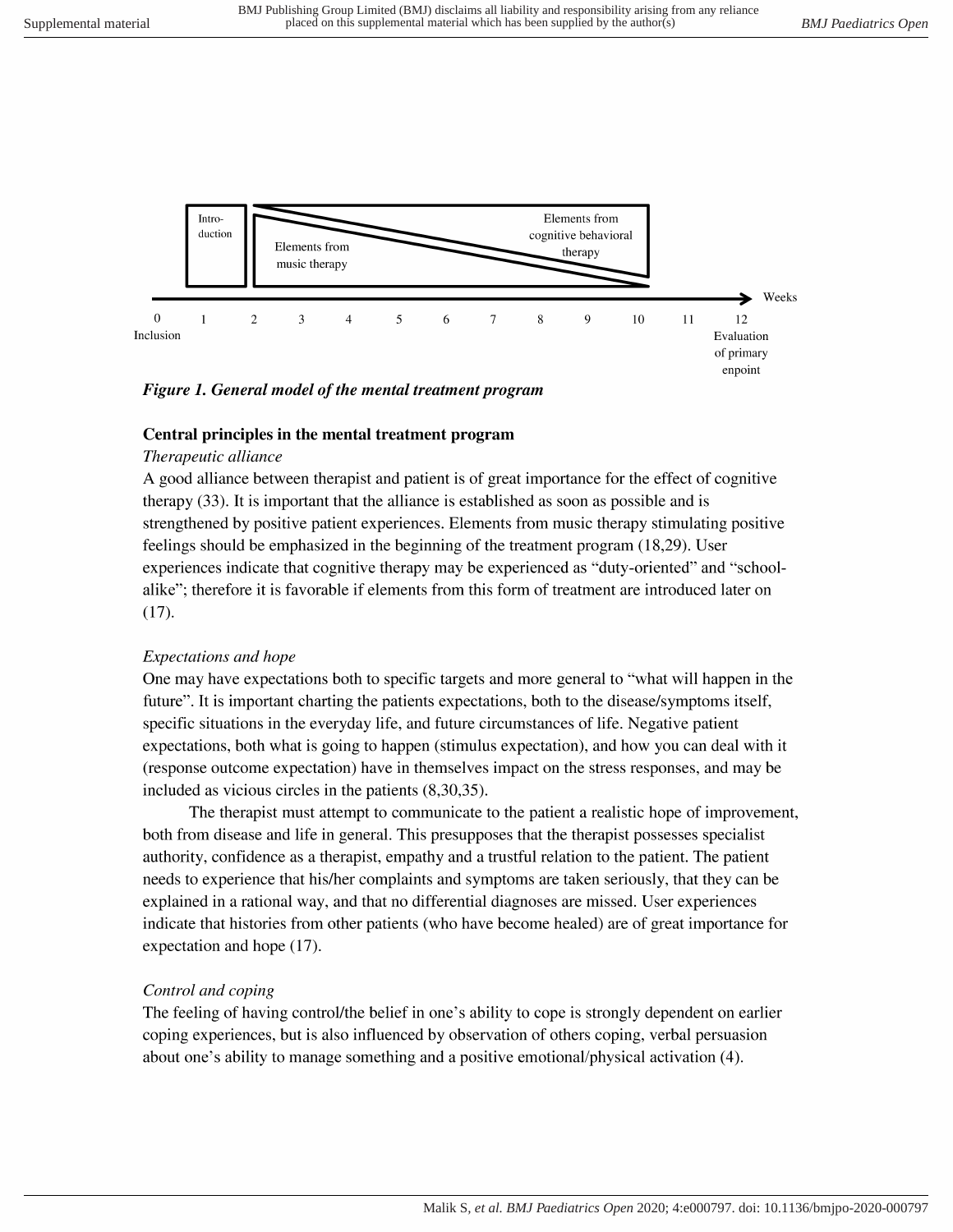The therapist must facilitate situations where the patients can have coping experiences, with the patients circumstances of life as a starting point. The feeling of coping with a symptom the patient is struggling with, can be of great importance – then a mental control over the illness is established. Coping experiences are in themselves self-energizing: the belief in control/coping strengthen the actual ability to control/cope, and reduce bodily and mental stress activation (30). Participating actively in the treatment, and to some degree being given choices, can promote the feeling of control in the patient. In a confident therapist relation the therapist may also challenge the patients' view of mental control – together with the patient the therapist are able to identify negative thoughts and feelings, and motivating for mental individual effort/activity to take control over these negative thoughts and feelings. Here, special techniques may be helpful, like visualizing and bodily relaxing techniques. Some may have difficulties to identify negative thought patterns, for example they instead experience negative thoughts as neutral ascertains of facts. It is important to be aware of this to avoid negative thought patterns being automated and chronic, thereby blocking changes.

#### *Experience of meaning*

The patient must experience the treatment as meaningful and relevant for his/her own situation (5).The therapist may ask him-/herself: "Does what I say and do give meaning for this particular person?" A key question asking the patient may be: "What do you miss the most of the things you are not able to do because of the fatigue"?

 Searching for a cause for the disease are often less expedient, since the patients often tend to misattribute (13,16) – therapist and patient should rather together concentrate on maintaining factors and what here and now may give improvement.

#### *Positive experiences*

Troublesome symptoms (like fatigue) may be triggered, not only by physical activities, but also by imagining such activities (36), which in next moment may strengthen the already established "mislearning" that all activity leads to afflictions (5). For the patient to get other experiences, the therapist may facilitate activities which to a minimal degree are an object of conscious planning. This will further make it possible to establish other, unconscious association in the central nervous system and contribute to "unlearning" of the inexpedient responses, according to fundamental principles from learning theory (5,25) and the "sustained arousal"-model of CFS/ME (35).

 The therapist may also intentional arrange behavioral experiments with the patient, to test the reasonableness of the patients own understanding of the condition. For some patients it may also be required and appropriate with a plan for activities. Nevertheless it will not be established a fixed frame for graded activity, which is an important element in standard cognitive therapy for CFS/ME (8). User experiences indicate that such a plan may be experienced as a duty that must be obeyed. It may create expectations of worsening of symptoms if the plan is not followed, which in turn may trigger inexpedient anxiety.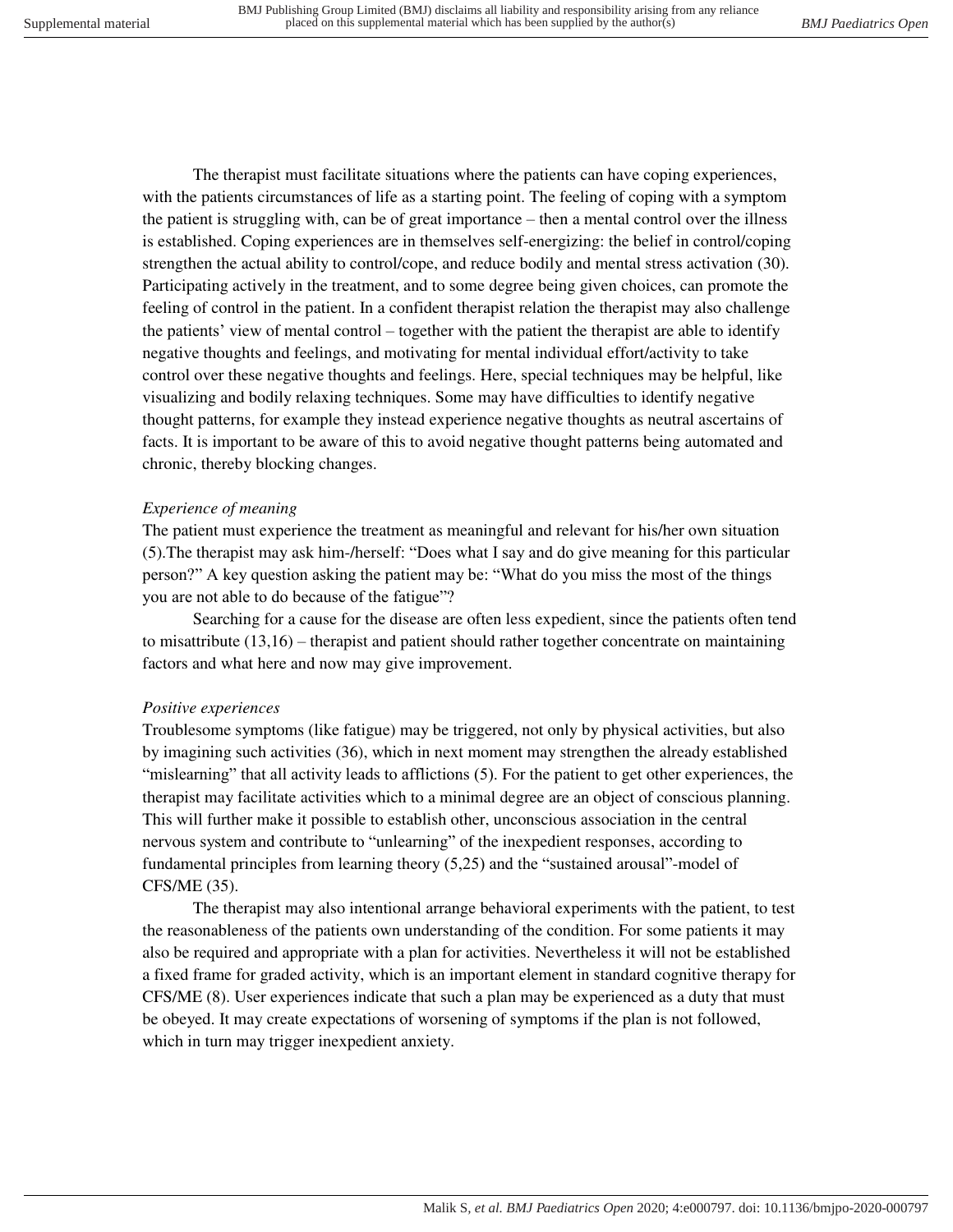#### *Emotions*

Negative emotions in a therapeutic situation, as anxiety and anger, may lead to learning of something totally different from what is believed by the patient and the therapist, and may block the learning of what was intended (5). If such emotions still arise, the therapist should clearly signal that these emotions are tolerated. A superior goal is still that the therapist all the time aims for a positive emotional activation in the treatment situation. This implies among others a focus on what the patient *wants* to do, rather than the duty to do something. Further may music therapeutic elements be effective in mobilizing positive emotions, which will be emphasized particularly in the first treatment sessions (18,29). The patients will learn visualization; this has been shown having a positive effect on CFS/ME and related conditions (19,21).

 Concerns/rumination can be an important sustaining factor among patients with long lasting fatigue (7); it is therefore required to reduce this to a minimum. User experiences indicate moreover that negative emotions may arise in the patients if they experience that their disease is "psychologized" - one should for example not assume that the patient has a "negative way of thinking" in general, but rather present techniques usable on "bad days" (17).

#### *Individual effort*

The treatment program assumes active participation from the patient. For many patients avoidance is a (unconscious) coping strategy, which may work effective in a short perspective, but will contribute to sustain the fatigue on a long-term basis (22). The therapist must communicate the necessity of individual effort, particular towards the end of the treatment program where the intention is that the patient has learned techniques which can be used unaided.

 The necessity of individual effort should nevertheless not be presented in such a way that the patient increases his/her worries or feels the treatment program more as a duty rather than pleasurable, cf. paragraphs above. User experiences indicate that instructions and homework should not be at too advanced level or remind too much of school assignments (17). Still it is important to strengthen the patients' belief in that they have the ability to affect their situation through effort. To create motivation in each individual patient must be greatly emphasized. Our experience indicates that the patients not necessarily perceive it as negative to be given tasks between the treatment sessions, but notions associated with school or school-related activities are problematic because often these patients have huge challenges with school attendance. This is the reasons for introducing homework gradually, and that it is presented on a digital platform according to the lifestyle of today's youth.

#### *Individual adaption*

As a main principle the treatment must be individually adapted (cf. the paragraph about meaning above), but still within certain frames as outlined under point B below. Individual adaption must also be done considering age and the level of maturity (in particular this happens to be the case with the cognitive techniques), and considering specific problematic areas in the patient group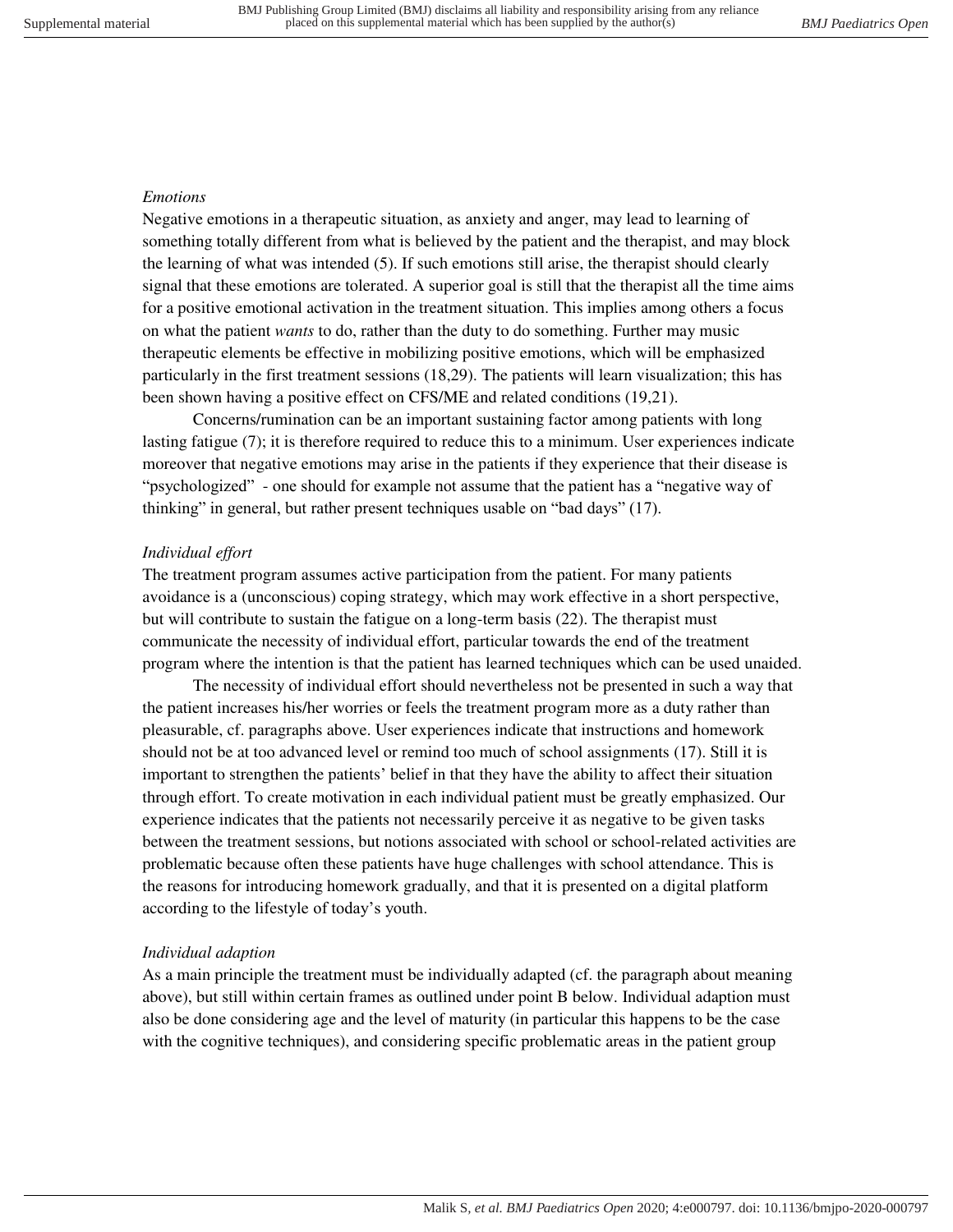that are already mapped out (trough questionnaires and cognitive tests) (10). Primarily these problematic areas are: anxiety, depression, sleeping disorders, trouble with executive functions (attention, working memory), perfectionism and worries.

#### *Involvement of parents/guardians*

Parents/guardians are the most essential caregivers for the patient, and can in a positive way motivate the patient and help guiding through the principles and specific techniques which will be introduced in the treatment program. At the same time parents/guardians may also strengthen a negative illness behavior and disease attribution, which in turn may have a negative impact on the prognosis (3). Therefore it is of great importance to involve the parents/guardians in the treatment program, and they are expected to participate in four out of ten sessions. The therapist is not intended to establish an extensive family therapy, but must be prepared for straightforward dialogue with parents/guardians which are perceived to have a clearly negative influence on the treatment plan.

## **Principal differences between this mental treatment program and traditional cognitive behavior therapy for CFS/ME**

This treatment program is built on several of the same principles as traditional cognitive therapy for CFS/ME, but deviate on certain important points:

- It is built on a model of CFS/ME which postulates *sustained arousal* maintained through *classical and operant conditioning* (30,35). In traditional cognitive therapy one has rather emphasized factors like sickness belief, reduced and inconsistent activity, sleeping disturbances, medical uncertainty and lack of counselling as maintaining factors in CFS/ME (8).
- *Music therapy* is being integrated together with traditional cognitive techniques to an overall mental treatment program.
- *Emotions* are to a greater degree paid attention to compared to what is normal in traditional cognitive therapy, and specific techniques (like mindfulness and visualization) will be introduced to increase the access of positive feelings.
- *Unconscious/automatic experiences* are given more attention, whereas conscious processing of thoughts and planning of behavior is less emphasized. Therefore a fixed plan for graded activity is not an integrated part in the program, such as in traditional cognitive therapy; rather emphasized is spontaneous experiences not involving conscious planning.
- There will be an *individual adaption* regarding specific psychological issues, and *parents/guardians* are included in the treatment.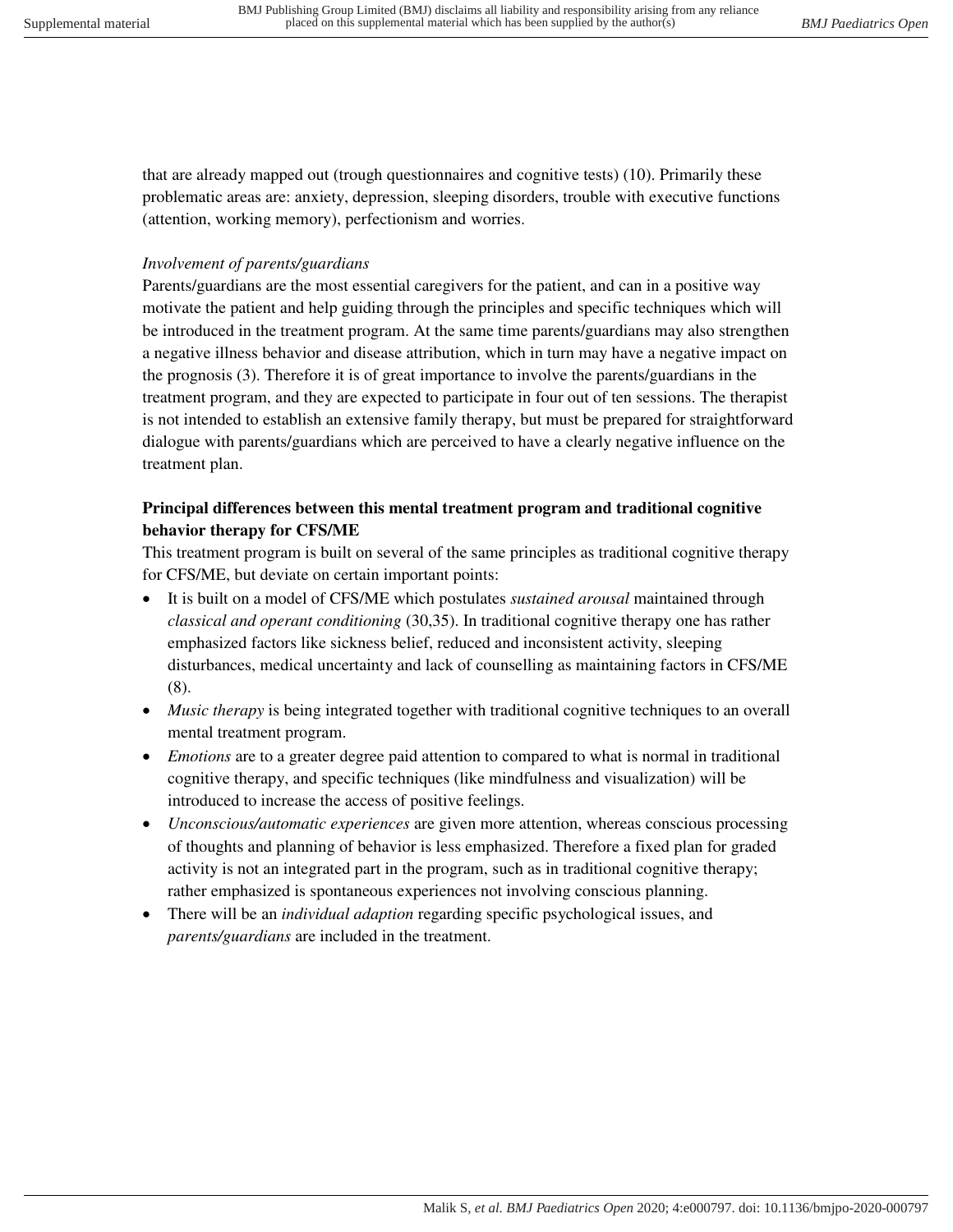#### **References**

- 1. Baker F, Wigram T. Songwriting methods, techniques and clinical application for music therapy clinicians, educatores and students. London: Jessica Kingsley Publishers, 2004.
- 2. Baker F. Therapeutic Songwriting*.* London: Palgrave Macmillan, 2015.
- 3. Band R, et al. The impact of significant other expressed emotion on patient outcomes in chronic fatigue syndrome. Health Psychol 2014; 33: 1092-101.
- 4. Bandura A. Self-efficacy mechanisms in human agency. Am Psychol 1982; 37: 122–147.
- 5. Brodal P, Fadnes B, Leira K. Læringsorientert fysioterapi: teori og praksis. Oslo: Universitetsforslaget, 2013.
- 6. Bjellånes NAL. Musikk og autogen trening i samspill: En bedre livskvalitet for mennesker med diagnosen fibromyalgi. Musikkterapi 1994; 1: 4-21.
- 7. Brosschot JF, et al. The perseverative cognition hypothesis: a review of worry, prolonged stress-related physiological activation, and health. J Psychosom Res 2006; 60: 113-24.
- 8. Burgess M, Chalder T. Pace. Manual for Therapists. Cognitive behavior therapy for CFS/ME. London, 2004.
- 9. CEBA protocol part A a prospective and cross-sectional study of fatigue following EBV infection. Lørenskog: Dept. of Pediatrics, Akershus University Hospital, 2015[. http://www.ahus.no/omoss\\_/avdelinger\\_/barne-og](http://www.ahus.no/omoss_/avdelinger_/barne-og-ungdomsklinikken_/forskning_og_utvikling_/Documents/CEBA/Protocol%20CEBA.pdf)ungdomsklinikken /forskning\_og\_utvikling\_/Documents/CEBA/Protocol%20CEBA.pdf
- 10. CEBA protocol part B a randomized controlled intervention of a mental training program for fatigue following EBV infection. Lørenskog: Dept. of Pediatrics, Akershus University Hospital, 2015.
- 11. Chalder T, et al. Development of a fatigue scale. J Psychosom Res 1993; 37: 147-53.
- 12. Crawley E, et al. Comparing specialist medical care with specialist medical care plus the Lightning Process for chronic fatigue syndrome or myalgic encephalomyelitis (CFS/ME): study protocol for a randomised controlled trial (SMILE Trial). Trials 2013; 14: 444.
- 13. Dendy C, Cooper M, Sharpe M. Interpretation of symptoms in chronic fatigue syndrome. Behav Res Ther 2001; 39: 1369-80.
- 14. Dougall D, et al. Adverse events and deterioration reported by participants in the PACE trial of therapies for chronic fatigue syndrome. J Psychosom Res 2014; 77: 20-6.
- 15. Fischer DB, et al. Chronic Fatigue Syndrome: The Current Status and Future Potentials of Emerging Biomarkers. Fatigue 2014; 2: 93-109.
- 16. Gray ML, Rutter DR. Illness representations in young people with Chronic Fatigue Syndrome. Psychology and Health 2007; 22, 159-174.
- 17. Heldal K. Et biopsykologisk behandlingsprogram ved kronisk utmattelsessyndrom (CFS/ME) hos ungdom. Et pilotprosjekt. Kandidatafhandling i psykologi. Aarhus: Psykologisk Institut, Aarhus universitet, 2015.
- 18. Koelsch S. A neursoscientific perspective on music therapy. I The Neurosciences and music III Disorders and plasticity: Ann NY Acad Sci 2009; 1169: 374-84.
- 19. Lakhan SE, Schofield KL. Mindfulness-based therapies in the treatment of somatization disorders: a systematic review and meta-analysis. PLoS One 2013, 8: e71834.
- 20. Lund HN. "My battle of life". Musikkterapi med brug af sangskrivning, rap-performance og kognitive metoder. Musikkterapi i psykiatrien 2012; 7 (2): 81-92.
- 21. Menzies V, Taylor AG, Bourguignon V, et al. The Journal of Alternative and Complementary Medicine 2006; 12: 23-30.
- 22. Moss-Morris R. Symptom perceptions, illness beliefs and coping in chronic fatigue syndrome. Journal of Mental Health 2005, 14: 223-235.
- 23. Nijhof SL, Bleijenberg G, Uiterwaal CS, et al. Effectiveness of internet-based cognitive behavioural treatment for adolescents with chronic fatigue syndrome (FITNET): a randomised controlled trial. Lancet 2012; 379: 1412-8.
- 24. Price JR, Mitchell E, Tidy E, Hunot V: Cognitive behaviour therapy for chronic fatigue syndrome in adults. Cochrane Database syst Rev 2008, 2:CD001027.
- 25. Skinner EA. A guide to constructs of control. J Pers Soc Psychol 1996; 71: 549–570.
- 26. Sulheim, D., et al., Disease mechanisms and clonidine treatment in adolescent chronic fatigue syndrome: a combined cross-sectional and randomized clinical trial. JAMA Pediatr 2014; 168: 351-60.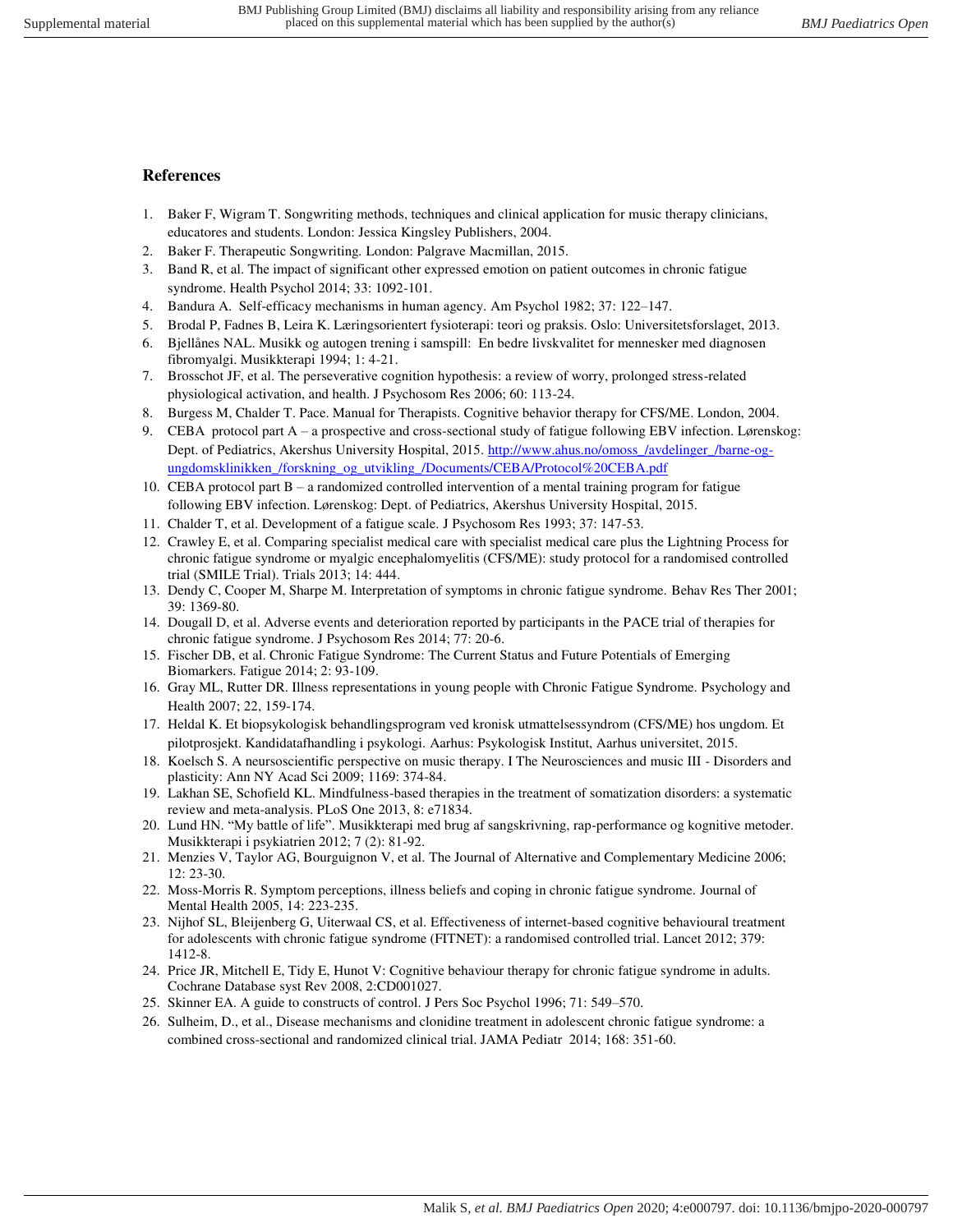- 27. Torres E. Group Music and Imagery (GMI) for Treating Fibromyalgia: Listening to Oneself as a Path of Opening and Transformation. In D. Grocke & T. Moe (Eds.), Guided Imagery & Music (GIM) and Music Imagery Methods for Individual and Group Therapy (pp. 267-276). London: Jessica Kingsley Publisers, 2015.
- 28. Trondalen G. Improvisasjon i musikkterapipraksis: tradisjon kunst teknikk. I: Nesheim E, Hanken IM, Bjøntegaard B, red. Flerstemmige Innspill. En artikkelsamling. Oslo: NMH-publikasjoner, 2005: 123-43.
- 29. Trondalen G, Skårderud F. Playing With Affects. And the importance of "affect attunement". Nordic Journal of Music Therapy 2007; 16:, 100-111.
- 30. Ursin H, Eriksen HR. The cognitive activation theory of stress. Psychoneuroendocrinology 2004; 29: 567-92.
- 31. Van Houdenhove B, Luyten P: Customizing Treatment of chronic fatigue syndrome and fibromyalgia: The role of perpetuating factors. Psychosomatics 2008, 49:470–477.
- 32. Viner R, Gregorowski A, Wine C, Bladen M, Fisher D, Miller M, El Neil S. Outpatient rehabilitative treatment of chronic fatigue syndrome (CFS/ME). Arch Dis Child 2004, 89:615–619.
- 33. Weck F, et al. Therapist competence and therapeutic alliance are important in the treatment of health anxiety (hypochondriasis). Psychiatry Res 2015; Apr 13 [Epub ahead of print]
- 34. White PD, Goldstmith KA, Johnson AL, et al. Comparison of adaptive pacint therapy, cognitive behaviour therapy, grader exercise therapy and specialist medical care for chronic fatigue syndrome (PACE): a randomised trial. Lancet 2011; 377: 823-36.
- 35. Wyller VB, et al. Can sustained arousal explain the Chronic Fatigue Syndrome? Behav Brain Funct 2009; 5: 10.
- 36. Wyller VB, Fagermoen E, Sulheim D, Winger A, Skovlund E, Rowe PC, Saul JP. Orthostatic responses in adolescent chronic fatigue syndrome: contributions from expectancies as well as gravity. Biopsychosoc Med 2014; 8: 22.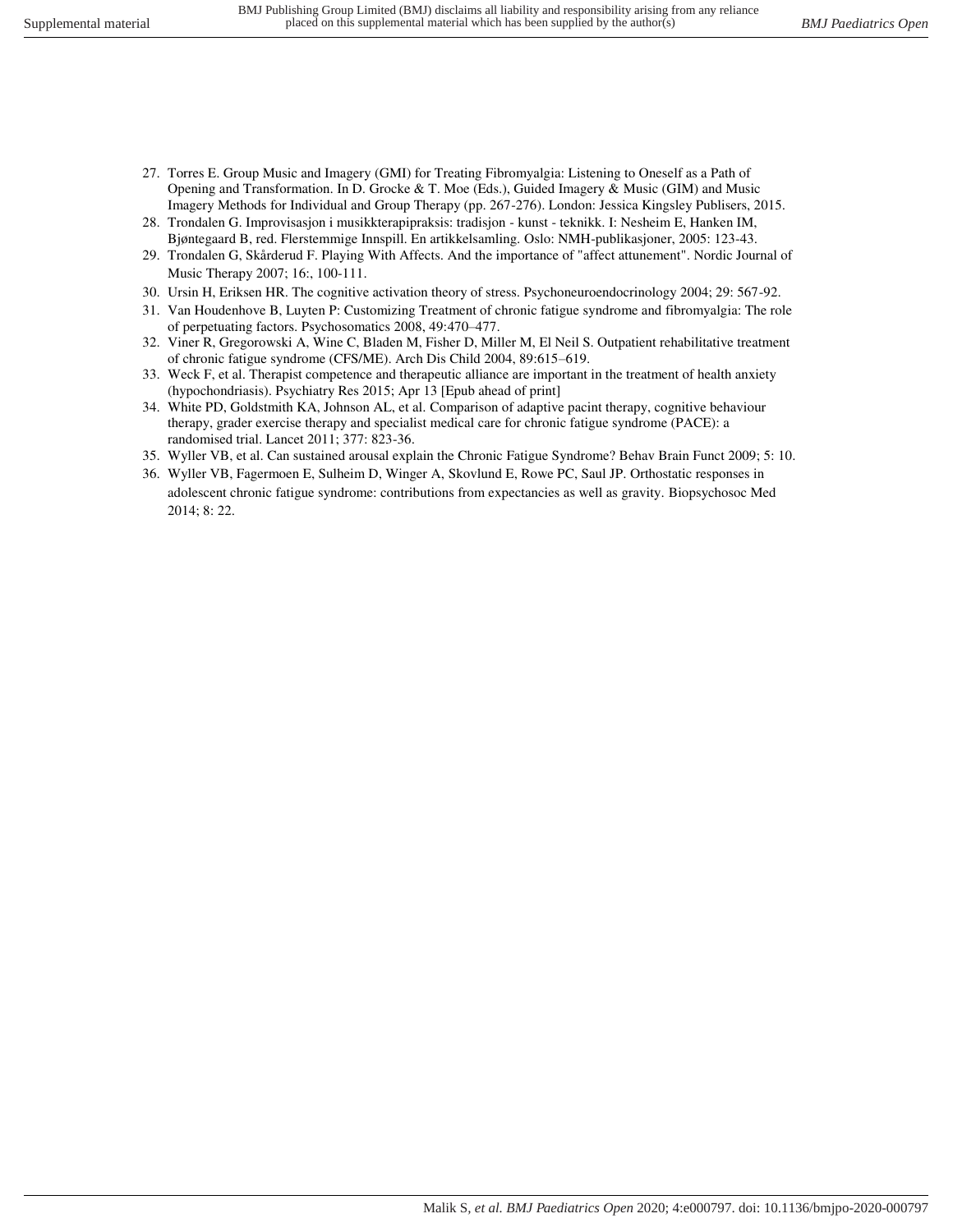# *B: Treatment sessions*

## **1 st meeting (week 1): Introduction with parents/guardians**

#### *Frames:*

- Participants: The patient, parents/guardians, music therapist, cognitive therapist, responsible researcher, "speaker"
- Time: 90 minutes
- Place: Akershus University Hospital (AHUS)

#### *Aim/focus*

This is the first session in the treatment program, and is set as a psycho-educative introduction where understanding of the disease, treatment rationale and so on are being presented. Important keywords are:

- Give information about the treatment program and underlying grounds
- Clarify expectations to the treatment program
- Create motivation, hope and enthusiasm both in patients and parents/guardians
- Present the music therapist and cognitive therapist. Establish alliances.

#### *Implementation*

The first 15 min is reserved for mingling, light refreshments will be served (drinks and fruit e.g.). In this part it is important that all participating therapists actively are focused on greeting the patient and his/her parents/guardians. There will be played background music (intentionally chosen). This part finishes off with a music performance, before the chairman takes over. This one gives 2-3 min of information, before the responsible researcher is being presented. The researcher further gives a presentation on our understanding of CSF/ME. Here it is important to use the patients' own histories as a starting point. This further leads to how one is able to deal with it. Explain the concept of music changing the brain. Before a 15 min break there will be an opportunity to ask questions.

 After the break a "success history" is presented. A patient who has recovered first tells his/her history, before this one is interviewed by the chairman, focusing on hope and opportunities. Open up for conversation with the patient and his/her parents/guardians, detect whether the patient recognizes some aspects in the "success history", with the aim of connecting the patients thinking and behavior pattern to the rationale earlier presented.

 Further the therapists are presented, each having a short presentation of his/her treatment form. Then a new opportunity for open questions is given, before another music performance ends the session.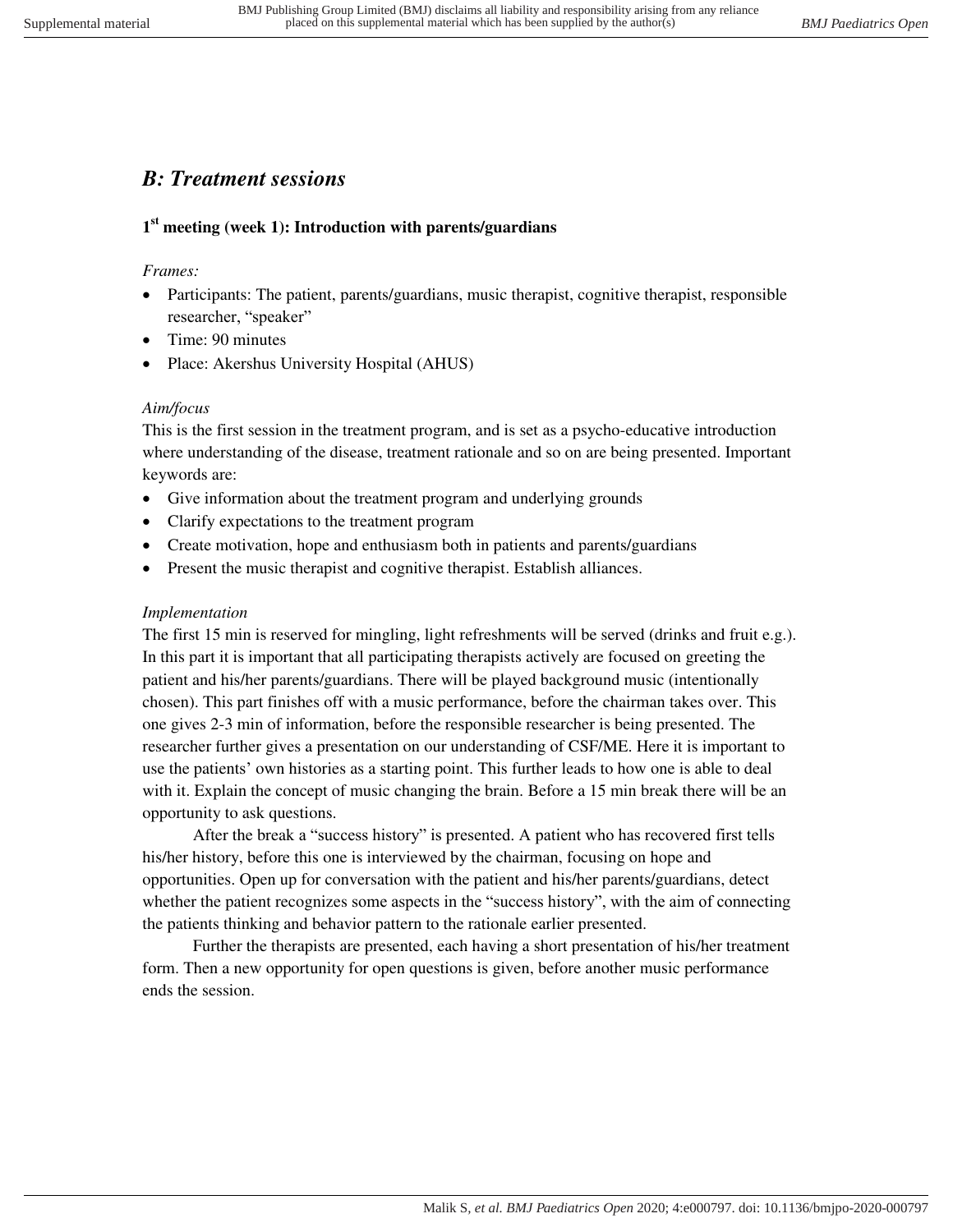## **2 nd meeting (week 2): Individual session**

#### *Frames:*

- Participants: Patient, music therapist
- Time: 90 minutes
- Place: Ahus

#### *Aim and implementation*

This is the first lesson with music therapy. It is important to continue the work with building alliances, common understanding e.g., and that the patient is feeling confident in the situation. It is the patient's wish for the music therapeutic action that guides the here-and-now-meeting. The music therapist focuses on the client's resources. At the same time more specific actions are introduced, primarily:

- Mapping out the patients' music interests: music preferences and music listening in the daily living.
- Open up for an improvisatory approach to songwriting and music composition. This means a) put music to some of the patients' personal feelings and experiences, through focus on subjects from the daily life, or subjects of a more existential character, or b) have a starting point in music spontaneously referred by the patient – and put the patients' personal sayings in such a musical frame. If the patient brings a text, a poem or own music it is important to follow up this and put the texts in a positive musical frame.
- Music listening in a relaxed state. This means focus on mindfulness, focus on visualization of a "safe place", and relaxing/easing of tension/stress reduction. Visualization makes use of positive and pleasurable expressions. The music listening spend over a short time span. The patient chooses whether he/she want to sit or lay down.

#### *Home tasks*

 Choose music and listen actively to it for 5-10 minutes every day. *Pay attention to* what you think about different kinds of music. Pay attention to how different kinds of music affect you.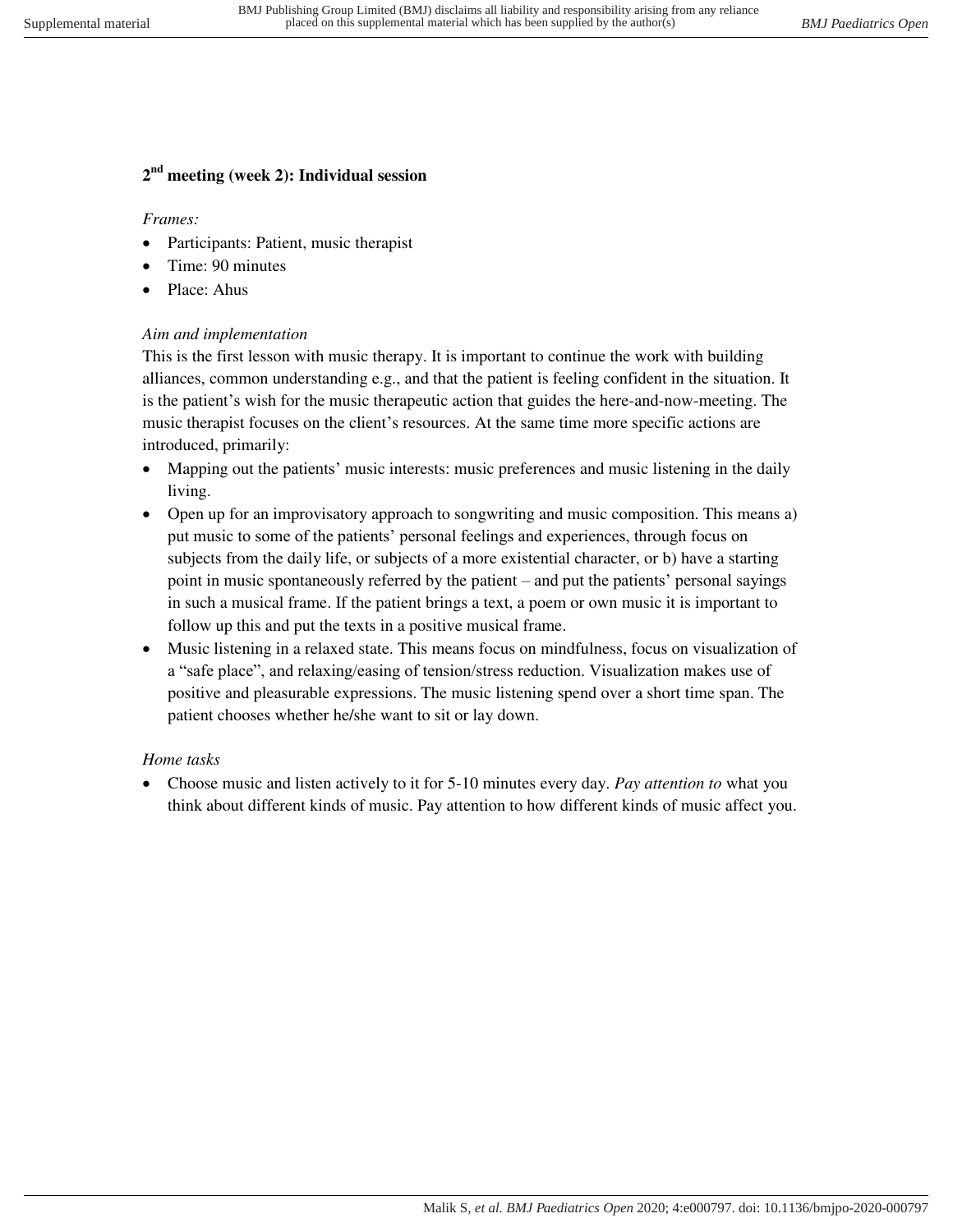## **3 rd meeting (week 3): Individual session**

#### *Frames:*

- Participants: Patient, music therapist
- Time: 90 minutes
- Plave: Ahus

#### *Aim and implementation*

This is the second lesson with music therapy. There will be repetition of techniques from the previous lesson, and eventually work more on these depending on the patient's wishes and skills. Following up the patients tasks in music listening is of particular importance. In addition a goal for this lesson is to facilitate activities which to a minimal degree involve conscious planning, but focus on what is happening here and now. The intention is to create new automatic associations: Instead of the association "activity leads to fatigue" one shall facilitate associations like "activity gives energy" and "activity is fun". Here the patient's own wishes will guide the coming music activity; improvisation, songwriting and/or music listening. What kind of activity and what type of music usable for this are individual adapted. If one does not succeed, and the patient actually gets tired of the activity started, it is important to play down and rather try to use this experience for something useful – for example using a technique for resting or a technique for visualization used to chase away the feeling of fatigue and to focus on something else. Keywords are:

- Open up for an improvisatory approach to songwriting and music composition. This means a) put music to some of the patients' personal feelings and experiences, through focus on subjects from the daily life, or subjects of a more existential character, or b) have a starting point in music spontaneously referred by the patient – and put the patients' personal sayings in such a musical frame. If the patient brings a text, a poem or own music it is important to follow up this and put the texts in a positive musical frame.
- Music listening in a relaxed state. This means focus on mindfulness, focus on visualization of a "safe place", and relaxing/easing of tension/stress reduction. Visualization makes use of positive and pleasurable expressions. The music listening spends over a short time span. The patient chooses whether he/she wants to sit or lay down.
- Activities which are not consciously planned: music therapy will have a starting point in what is pleasurable, and will follow the patient's wish for musical approach.

#### *Home tasks*

Tasks for  $5<sup>th</sup>$  meeting (i.e. next time with music therapy) are further built on the task given in the 2nd meeting: Listen to music 5-10 min every day. *Choose* (at least) one piece of music/tune in each of the categories: a) I really like this piece of music/tune b) this piece of music/tune makes me feel calm and relaxed, and c) this piece of music/tune may give me new strength and energy. This means to choose (at least) three pieces of music/tunes. *Bring*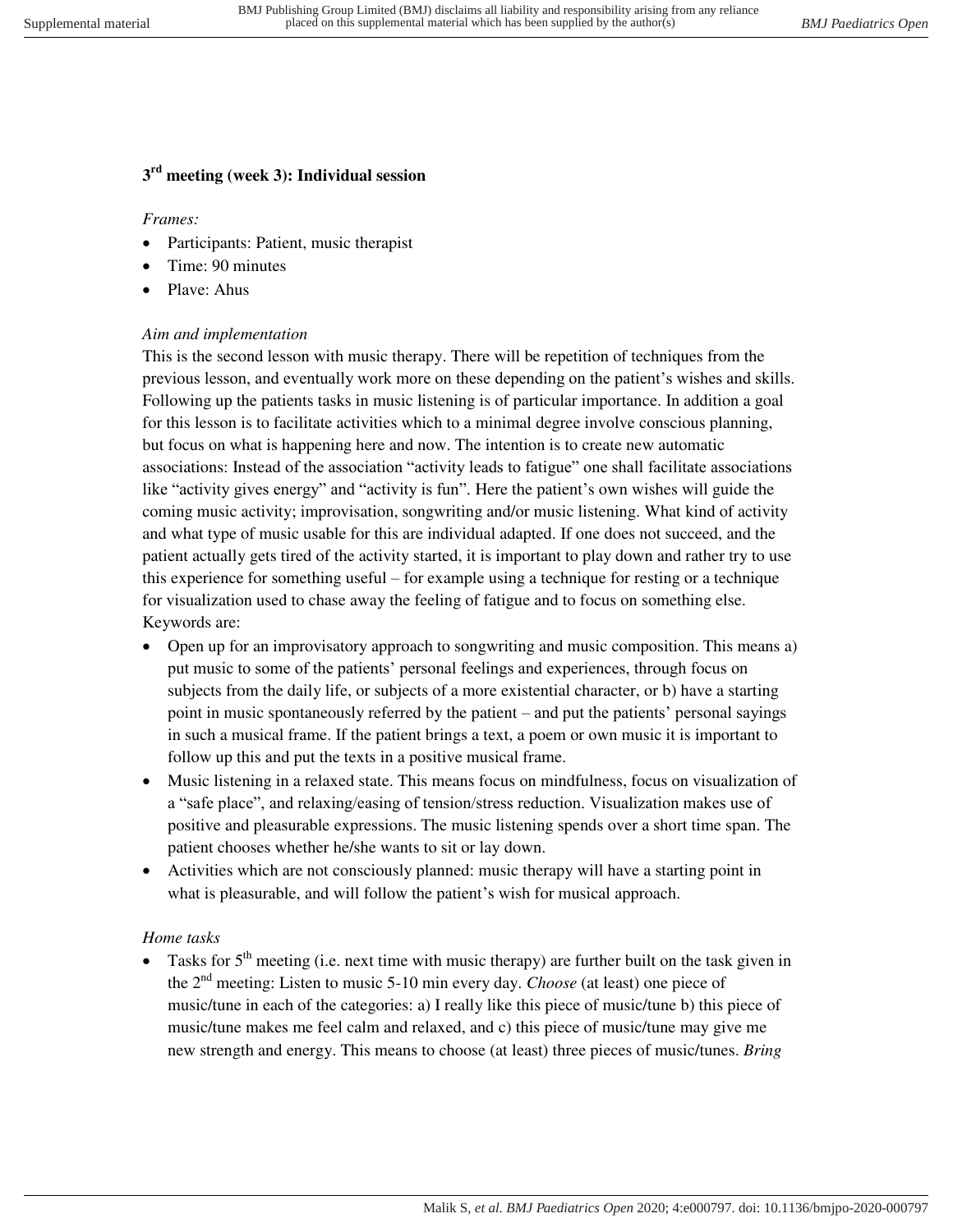*along* these pieces of music/these tunes to the next meeting with the music therapist, i.e. 5<sup>th</sup> meeting.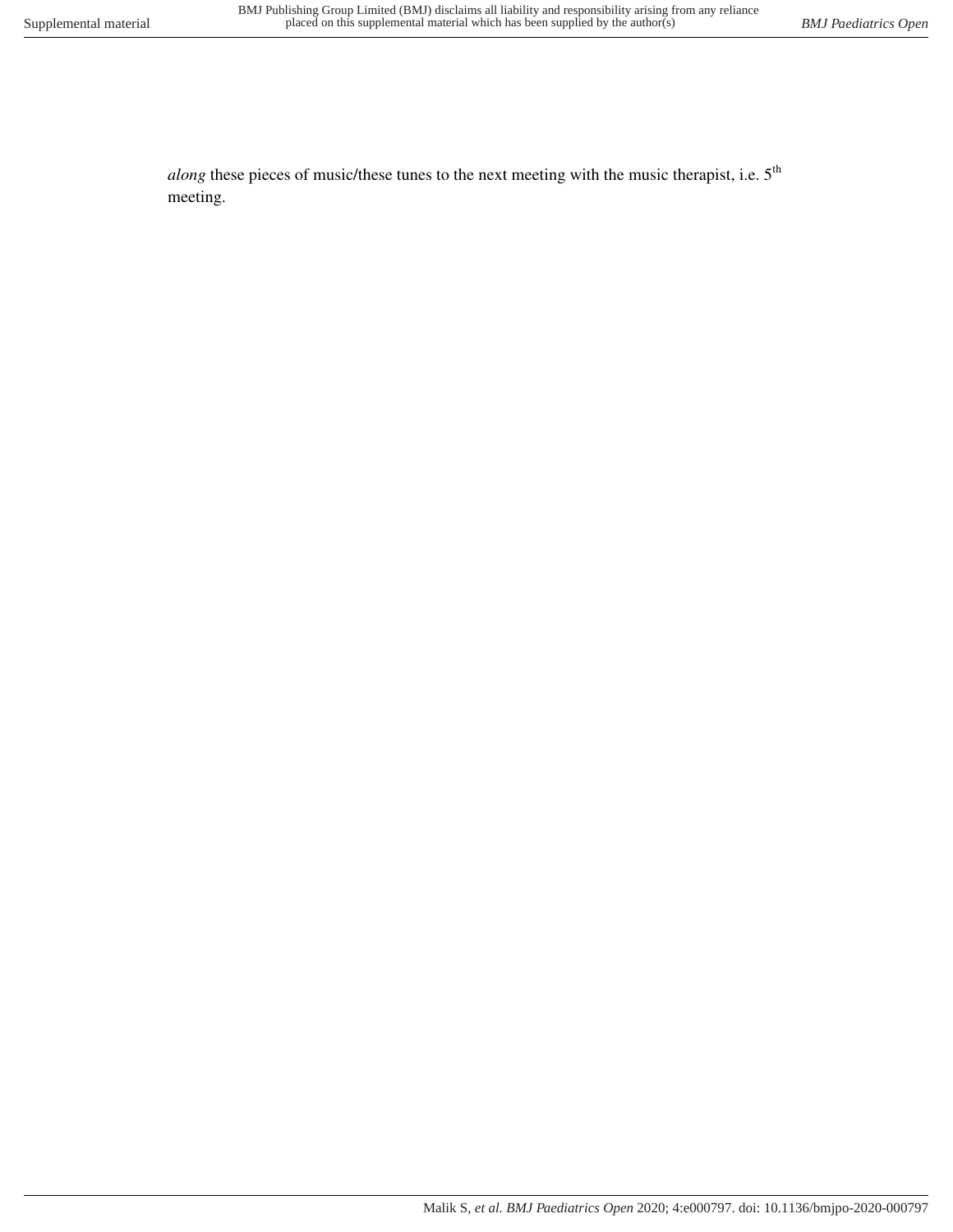## **4 th meeting (week 4): Session with patient and parents/guardians**

#### *Frames:*

- Participants: patient, parents/guardians, cognitive therapist, music therapist (teammate and observer)
- Time: 90 minutes
- Place: Ahus

#### *Aim and implementation*

This is the first individual meeting with the cognitive therapist, and also the first meeting where parents/guardians are attending after the first group session in the beginning of the treatment period. The lesson opens with the music therapist going through what have been subjects the two previous sessions, and how this may be evolved in the rest of the treatment period. The rest of the session is lead by a cognitive therapist and the structure is much like a traditional startup lesson in cognitive therapy. Keywords are:

- The patient and the family's history. Explore the patient and parents/guardians points of view, thoughts, ideas, explanation models, expectations and so on.
- Mapping out the patient and the family. Before the conversation much information regarding the patient is already known from the questionnaires (particularily anxiety, depression, sleeping problems, problems with executive functions (attention, working memory), perfectionism and worries). Use this and anamnestic information to make a fundament for individual adapted treatment in the rest of the treatment program.
- Go over the rationale once again and try to establish a common understanding. In particular it is important to draw in the music therapy, and actively use the patients experiences from the previous two sessions with music therapy, including how the music may activate different kinds of feelings. One may for example explain how techniques for relaxation, mindfulness and visualization may be used in different situations. But one shall not verbalize the principle of doing spontaneous activities – it is important that this is an unconscious experience, not an object for much mental work.
- Focus on building alliances create good frames for learning.

#### *Homework*

Towards the end of this session more comprehensive homework than the patient has had earlier is introduced. It is important to motivate both parents/guardians and patient to do these tasks – underline the positive aspects in the possibility of being able do something with his/her own situation, and at the same time give some demands regarding individual effort. The motivation may also be strengthened by underlining that tasks are presented on a digital platform, adapted to the youths everyday life. I may be expedient to use some of the lesson working through the tasks together with the youths, so they are getting familiar with them and experience coping. Keywords for home tasks after meeting nr 4: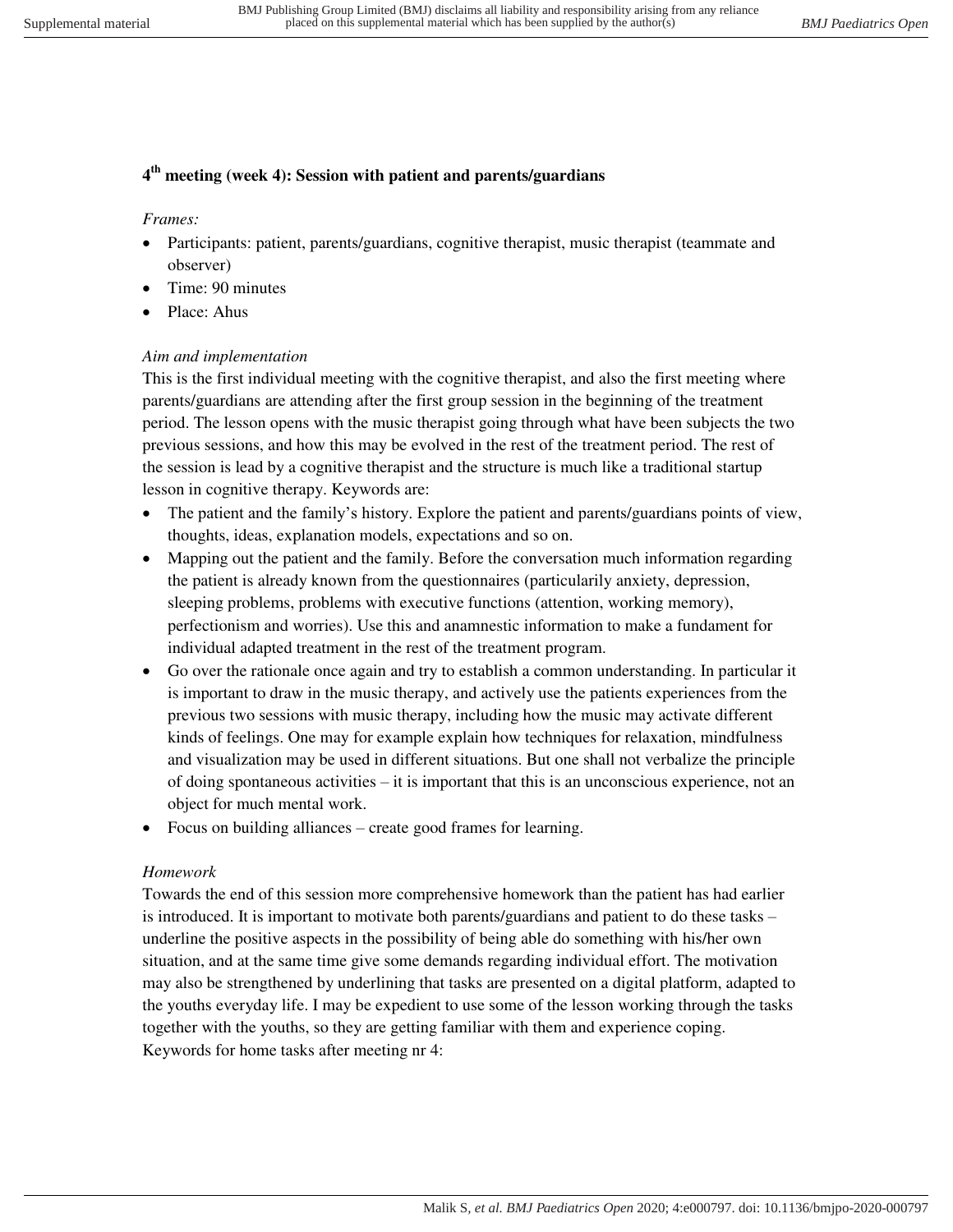- Practice techniques in mindfulness, relaxation and visualization (simple instructions are given on the digital platform).
- View a presentation of disease models for fatigue and argument for treatment (preferable together with parents/guardians).
- Keep a sleeping and activity diary.
- Listen to music for 5-10 minutes every day.

These home tasks are in the first phase meant to go on for two weeks, to session nr. 6.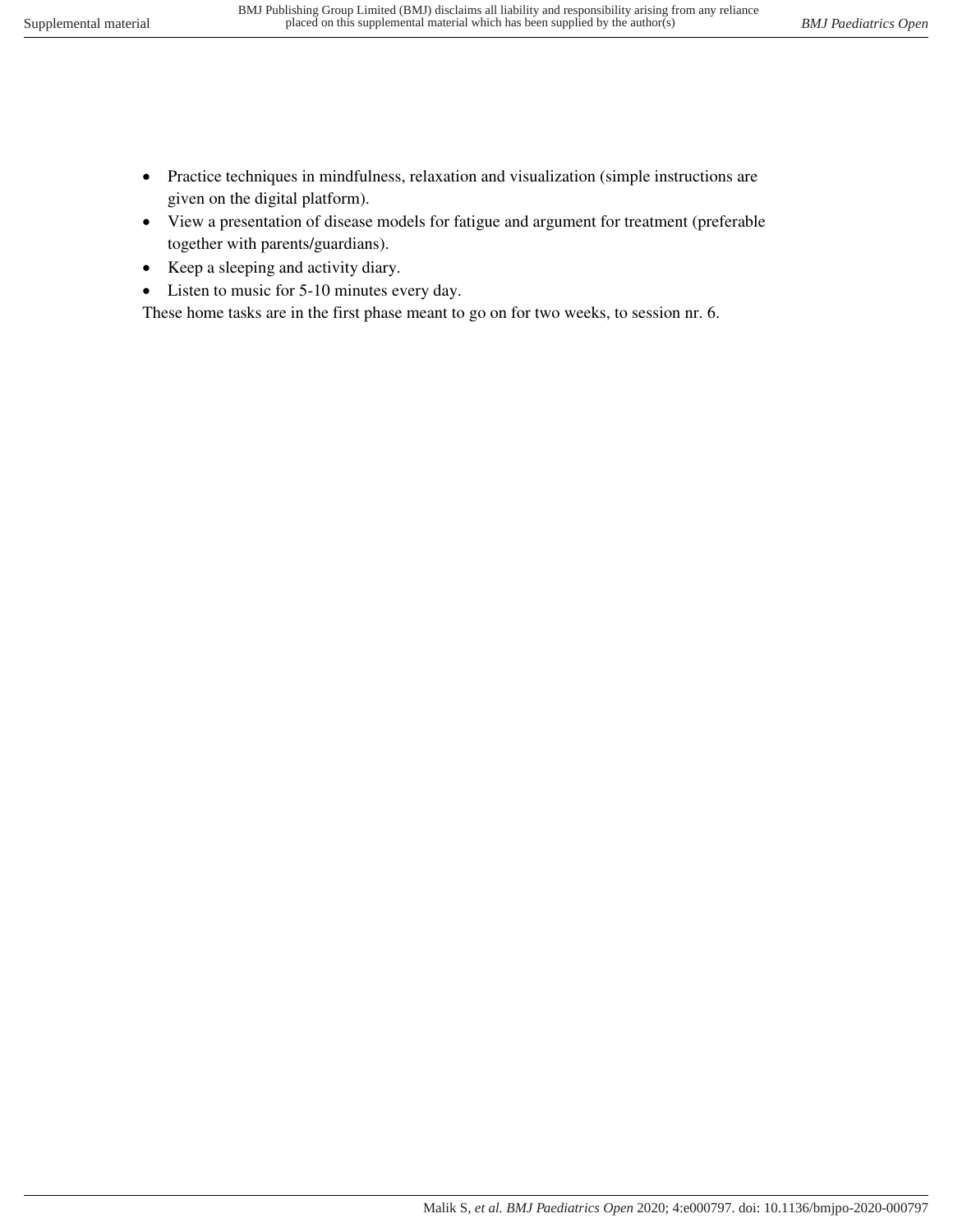## **5 th meeting (week 5): Individual session**

## *Frames:*

- Participants: Patient, music therapist, eventually parents/guardians
- Time: 90 minutes
- Place: Ahus

## *Aim and implementation*

This is the third meeting between the patient and the music therapist. Parents/guardians may be included if the treatment team consider it favorable. A central point in this session will be to continue and repeat already learnt techniques regarding attention, relaxation and visualization, which the patient now has received on a digital platform. It is important to integrate music therapeutic instruments with the cognitive approaches presented in the  $4<sup>th</sup>$  session (where the music therapist participated as an observer). One should demonstrate the relevance of such techniques for the patients, and also help them to see how they can use them in everyday challenges.

 The most important point in this session is still to try to experience activities which are not a result of conscious planning. The patient's homework finding at least three pieces of music/notes giving the patient positive associations can be used as a starting point. Create consciousness about elements/music so the patients are able to look for additional music giving the same feelings. The patients have brought music communicating positive emotions and which gives energy. If these attempts fail to succeed – try to turn this experience into something positive, as mentioned above.

- Open up for an improvisatory approach to songwriting and music composition. This means a) put music to some of the patient's personal feelings and experiences, through focusing on subjects from the daily life, or subjects of a more existential character, or b) have a starting point in music spontaneously referred by the patient – and put the patients' personal sayings in such a musical frame. If the patient brings a text, a poem or own music it is important to follow up this and put the texts in a positive musical frame. This may mean that the main focus is now on songwriting. Here the music therapist must "tune in" to clarify which part of the music therapy patient itself experiences as most meaningful.
- Music listening in a relaxed state. This means focus on mindfulness, focus on visualization of a "safe place", and relaxing/easing of tension/stress reduction. Visualization makes use of positive and pleasurable expressions. The music listening spend over a short time span. The patient chooses whether he/she wants to sit or lay down.

## *Home tasks:*

Tasks for next session with music therapy are built further on the task given in session nr. 5. Task: Listen to music at least 5-10 min every day. Choose 3-5 music pieces/tunes in each of the following categories: a) I really like this piece of music/tune b) this piece of music/tune makes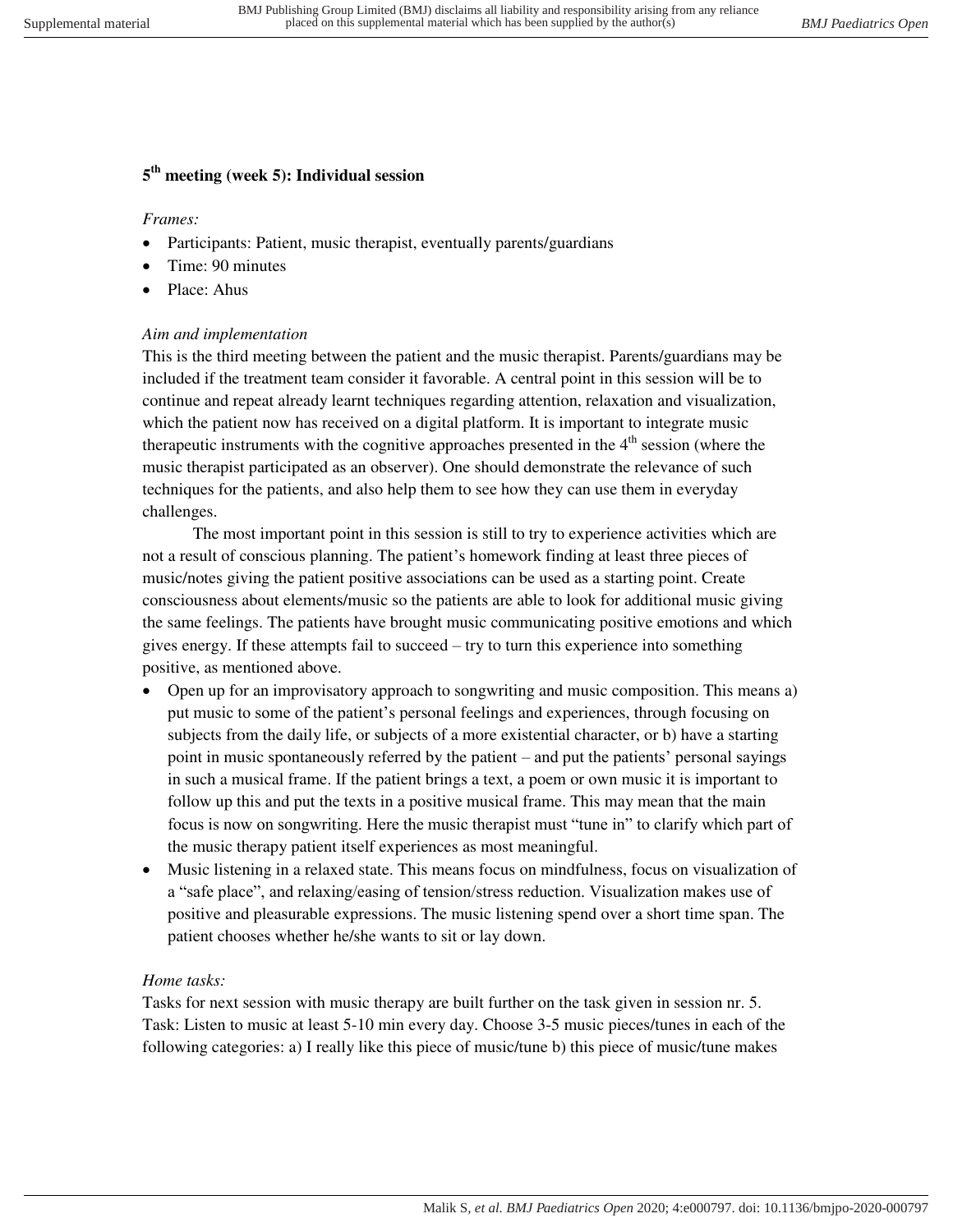me feel calm and relaxed, and c) this piece of music/tune may give me new strength and energy. *Bring with you* these music pieces/tunes to the next meeting with music therapy, i.e. session nr. 9. Maybe you want to make your own playlist at home? If the patient is not able/doesn't want to, the music therapist may support make such a list during session nr. 9.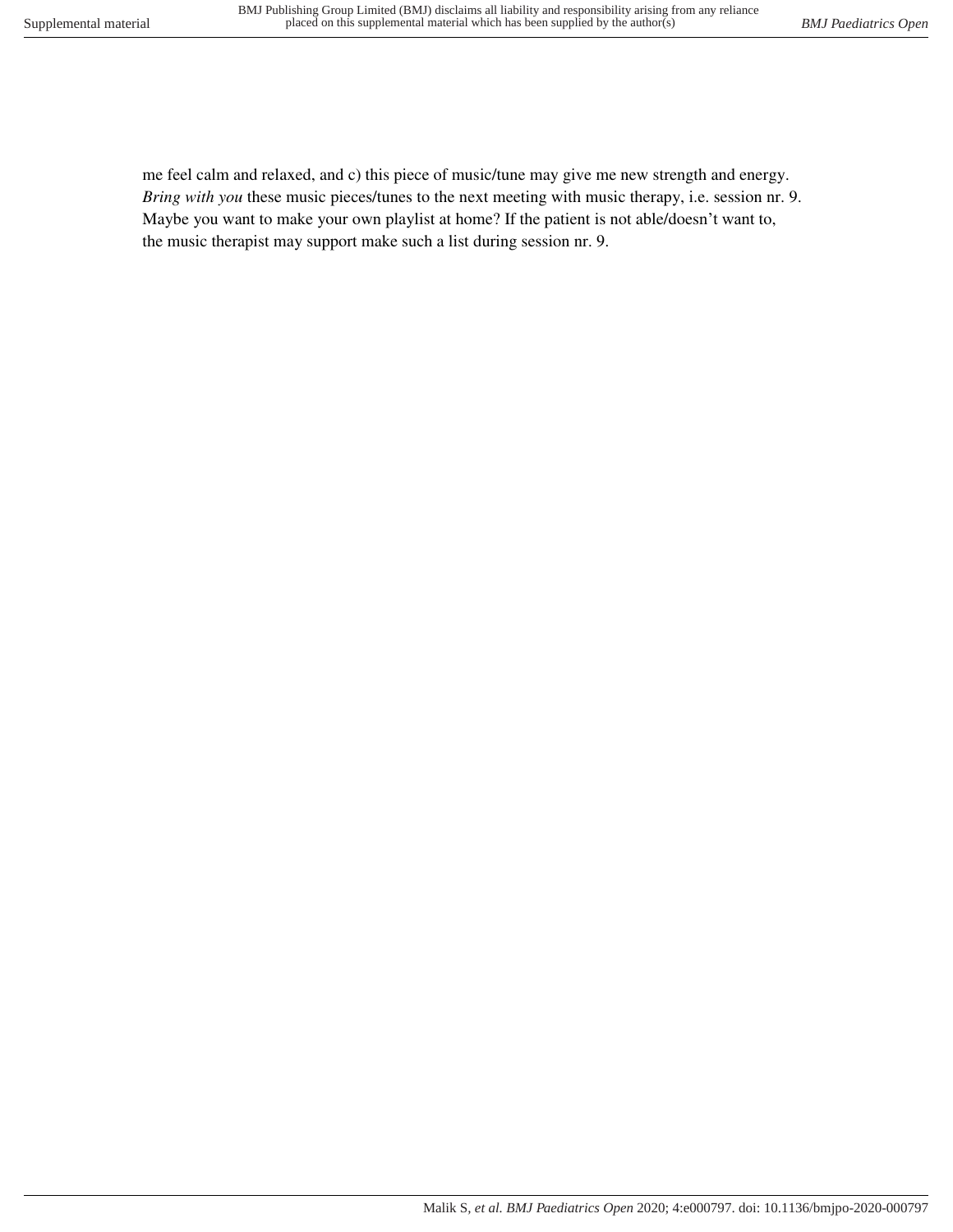## **6 th meeting (week 6): Individual session**

*Frames:* 

- Participants: Patient, cognitive therapist
- Time: 90 min
- Place: Ahus

#### *Aim and implementation*

This is the second meeting with cognitive therapist, and the first where the patient is alone with the therapist. At this point the patients' main challenges are thoroughly mapped out through

- Questionnaires from earlier registrations in the CEBA-project
- Last meeting with cognitive therapist and parents/guardians (meeting nr. 4), and
- Sleeping and activity diary (homework from meeting nr. 4).

Based on this the therapist discusses with the patient which challenges are most important to handle. A goal is to make the patient an active participant in the treatment – a key question may be "what is the most important for you to do something with right away?" But the starting point must always be what one really *want* to try do something with, rather than what are dominated by duty and worries. The therapist should steer away from discussions concerning underlying causes of fatigue – the focus should be on what gives improvement. At this point it will be natural to introduce more specific elements from cognitive theory, particularily how *expectations* regarding what will happen (stimuli expectation) and *expectations* related to their own coping, and which techniques that are useful to help stopping such thoughts.

This discussion should end up with a plan for the patients' tasks until next meeting. Have as a starting point the registration already done by the patient. Have a positive focus on what one actually have been able to do. Elements in this plan may be:

- Integrate techniques which the patient already has learned in the music therapy (visualization, attention, relaxation) to stop unappropriated thought patterns.
- Introduce simple behavioral experiments to test the validity of the patients' understanding of connections between fatigue and activity – it may be based on unconscious planned behavior done earlier by the patient during the music therapy sessions. The behavioral experiments may also be related to other troublesome areas, like sleeping difficulties where provable techniques exist (stimuli control and sleeping restrictions).
- Explain to the patient the necessity of practice. Require own effort, but be convincing that the patient actually is able to cope.

#### *Home tasks*

Hometasks after this meeting are:

• Listen to music 5-10 minutes every day.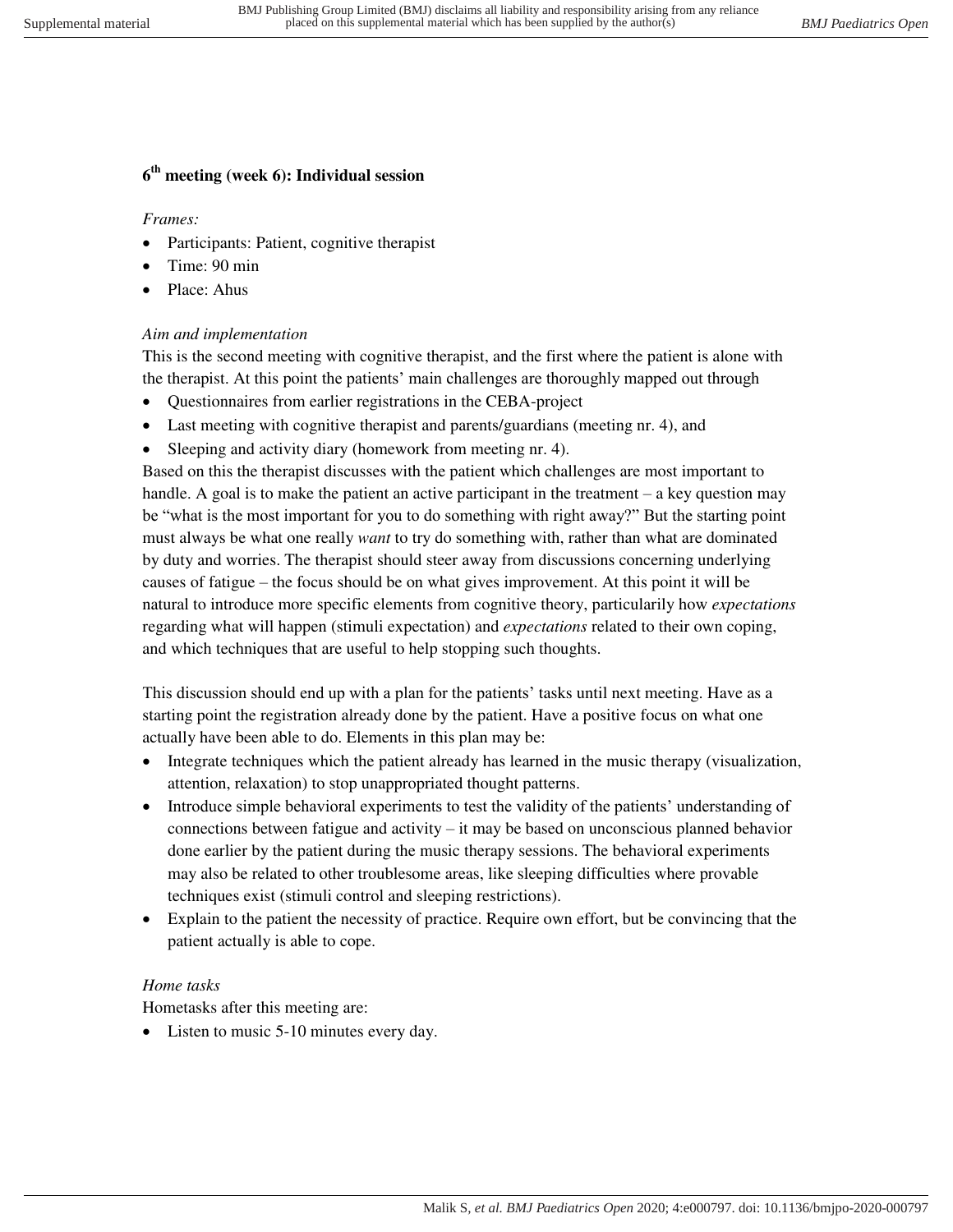- Practice techniques in mindfulness, relaxation and visualization (simple instructions on the digital platform).
- Review the presentation of sickness models and grounds for treatment (favorable together with parents/guardians)
- Keep a diary of inexpedient/negative thoughts
- Keep a "behavioral experiments" diary

The last two elements are new, but the first three are the same as after session nr. 4. These home tasks are going to last for additional two weeks, until session nr. 8.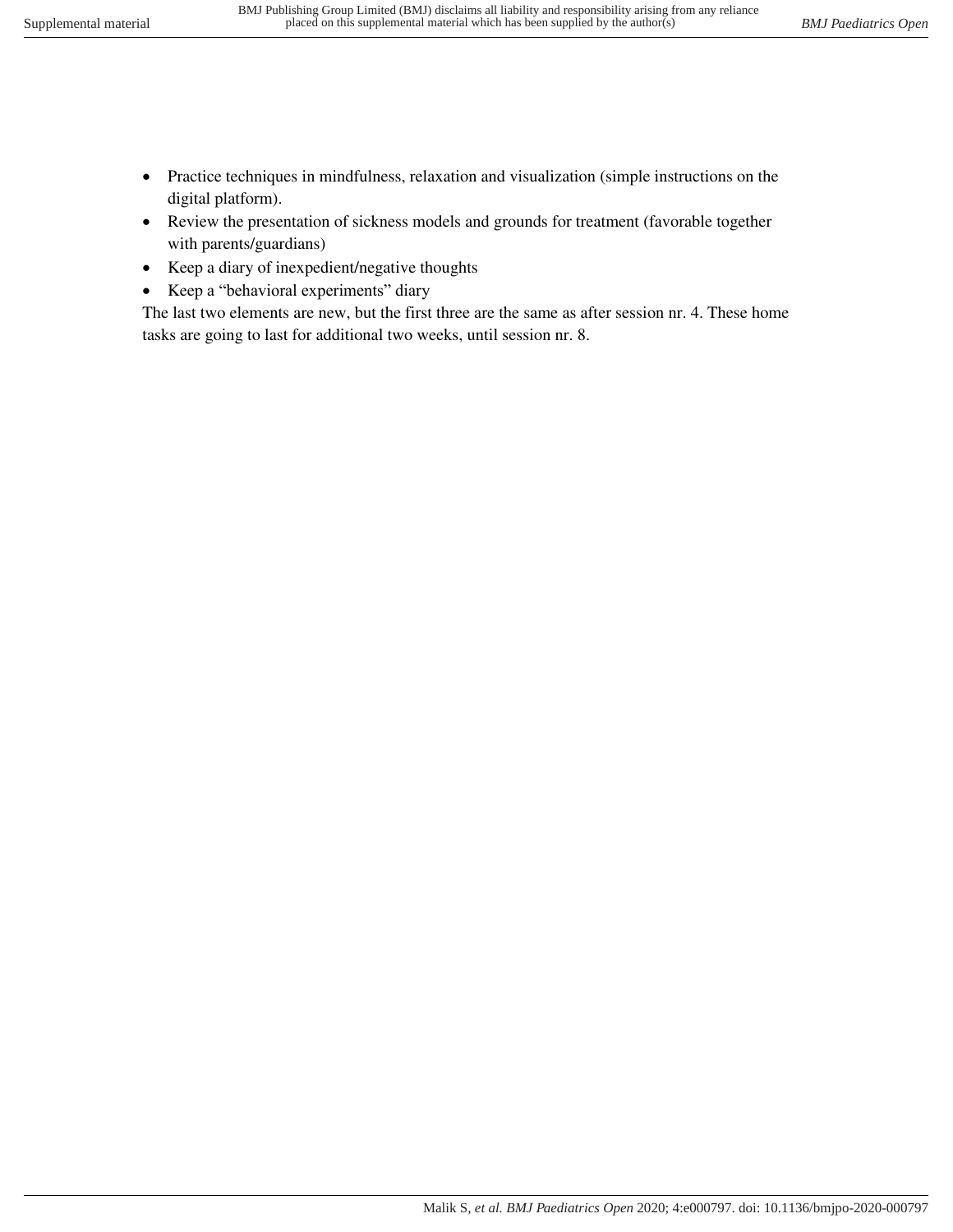#### **7th meeting (week 7); Session with patient and parents/guardians**

#### *Frames:*

- Participants: Patient, parents/guardians, cognitive therapist
- Time: 90 minutes
- Place: Ahus

#### *Aim and interpretation*

This is the third meeting with cognitive therapist, and the second where the parents/guardians are participating. During meeting nr. 4 there was, in addition to mapping out the patient, done a mapping of family functions, parents/guardians understanding of the disease etc. The intention with this lesson is to:

- Further investigate the families' disease understanding, worries, explanations etc.
- Converse about how the family may be a support for a sick patient. What kind of family behavior promotes and prevents disease, viewed in the light of our understanding of underlying mechanisms for long lasting fatigue.
- Make specific plans on how the parents/guardians in a best way may help the patient in the everyday life. It is important that the parents/guardians a) strengthen the patients coping belief (worries regarding school etc should be put aside), b) motivate and supervise the patient, c) require own effort regarding practicing different mental techniques ("do the homework"), d) do not transmit own worries to the patients

## *Home tasks*

After this lesson the parents/guardians are getting home tasks:

- Motivate and supervise the patient in techniques regarding mindfulness, relaxation and visualization
- Review the presentation of disease models and grounds for treatment. The tasks last until meeting nr 10.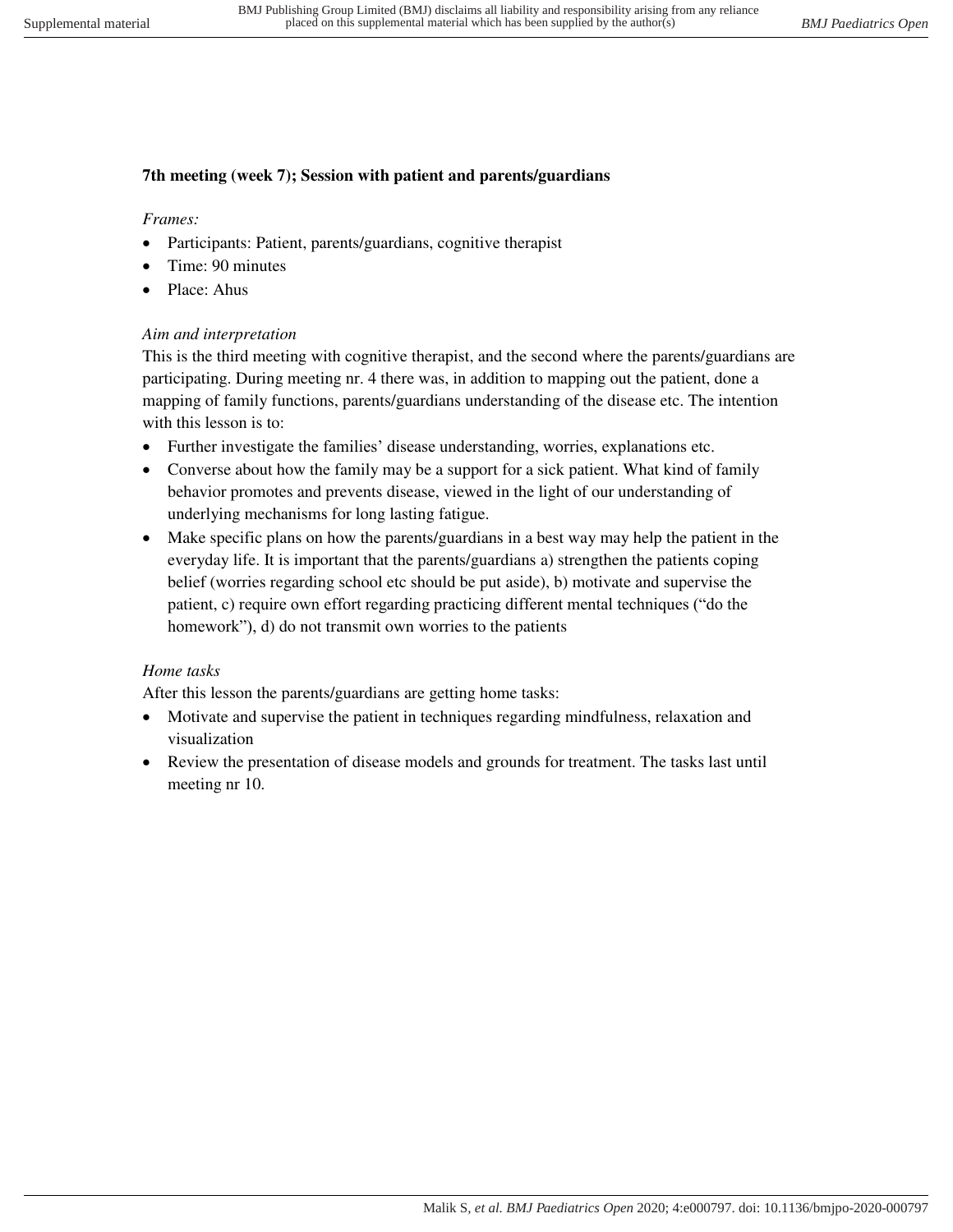## **8 th meeting (week 8): Individual session**

#### *Frames:*

- Participants: Patient, cognitive therapist, parents/guardians if suitable.
- Time: 90 minutes
- Place: Ahus

#### *Aim and interpretation*

This is the second meeting alone with the cognitive therapist. If the therapist experiences that the family dynamics to an extended degree participate in sustaining the patients' problems, parents/guardians may participate. One has as a starting point the home tasks regarding a. inexpedient thinking patterns and b. behavioral experiments, and uses this for a further discussion along the same lines as meeting nr. 6. What has been achieved so far? Is it natural to expand the perspectives and work with more of the challenges the therapist and patient together have defined as important. It may be relevant to discuss worries the patient may have, and eventually elements blocking further progression.

 Cognitive theories and techniques are being introduced to a degree that seems appropriate. There should always be a positive and optimistic focus. The patient must be motivated to continue the work of learning to identify negative thought patterns, practicing techniques to stop such thoughts and experiments regarding behavior requiring increasing own effort. If the patient does "too much", and gets an increasing feeling of fatigue, it is important not to view this as a sign of failure or worsening of sickness, but a normal response everyone would experience after long lasting disease.

#### *Home tasks*

- Keep a diary over "behavioral experiments"
- Make a draft of a plan for how what is learned in the treatment program may be used further when the program is finished. How to continue the progress? How to deal with relapses if they come?
- Listen to music 5-10 minutes every day.

The tasks last until meeting nr. 10.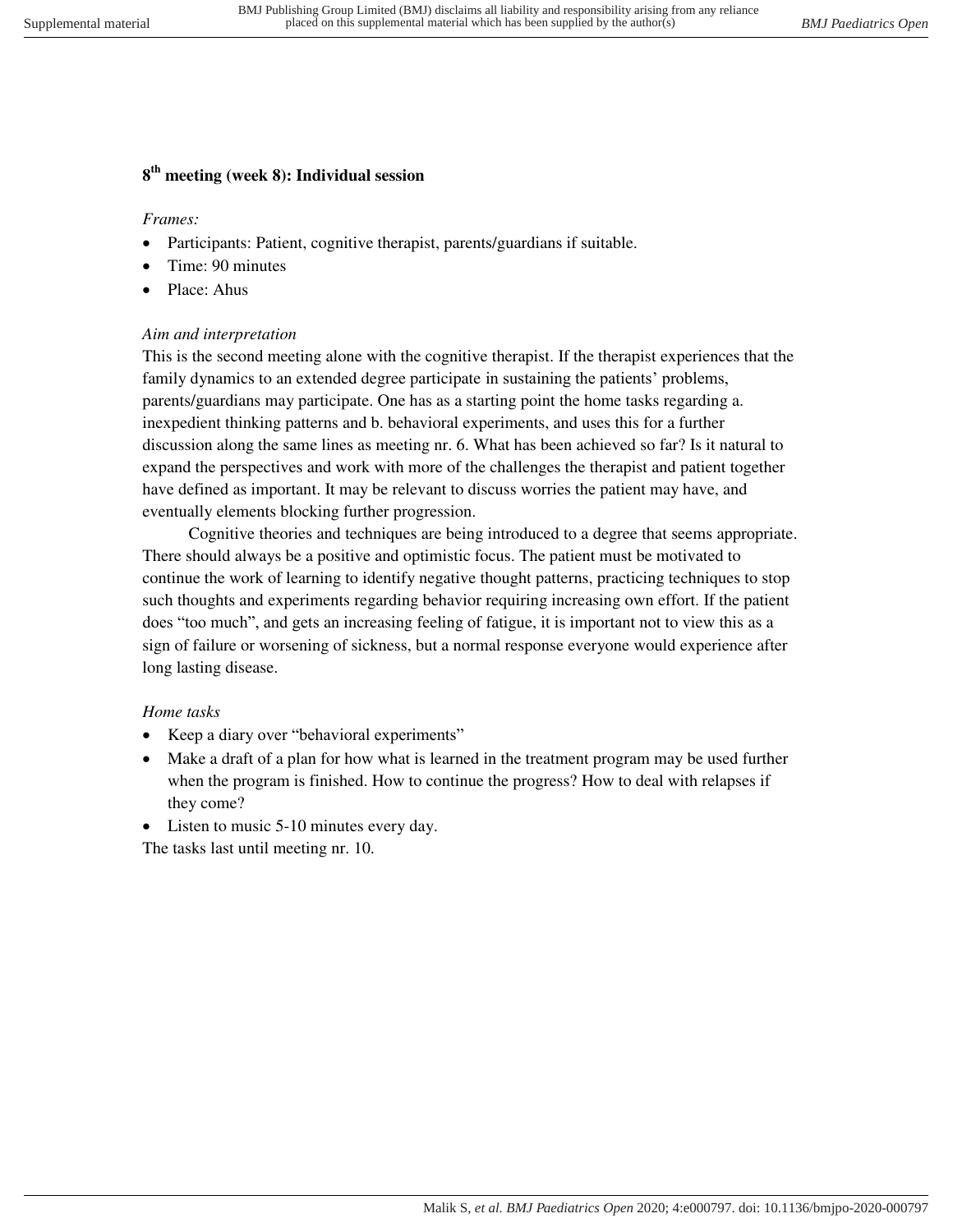## **9 th meeting (week 9): Individual session**

#### *Frames:*

Participants: Patient, music therapist Time: 90 minutes Place: Ahus

#### *Aim and interpretation*

This is the last session with music therapist. It may be natural to repeat exercises and techniques the patient has learned and practiced through the treatment period. Main focus is although to be future-oriented:

- How to continue the progress?
- How to deal with relapses?

The goal is that the patient to a largest possible extend will be self-reliant regarding using techniques and principles acquired through the treatment period. It is important to motivate for further own effort – it may happen through pleasurable activities giving energy/joy/energy, and which give the feeling of coping. This meeting too should contain:

- Open up for an improvisatory approach to songwriting and music composition. This means a) put music to some of the patients' personal feelings and experiences, through focus on subjects from the daily life, or subjects of a more existential character, or b) have a starting point in music spontaneously referred by the patient – and put the patients' personal sayings in such a musical frame. If the patient brings a text, a poem or own music it is important to follow up this and put the texts in a positive musical frame. This may mean that the main focus is now on songwriting. Here the music therapist must "tune in" to clarify which part of the music therapy patient itself experience as most meaningful.
- Music listening in a relaxed state. This means focus on mindfulness, focus on visualization of a "safe place", and relaxing/easing of tension/stress reduction. Visualization makes use of positive and pleasurable expressions. The music listening spend over a short time span. The patient chooses whether he/she want to sit or lay down.

#### *Home tasks:*

 Task until next session: Use actively the music/notes you have chosen: 9(15) pieces of music/notes. Actively listen to these every day. Use your own playlist, which was made during the last session with music therapist.